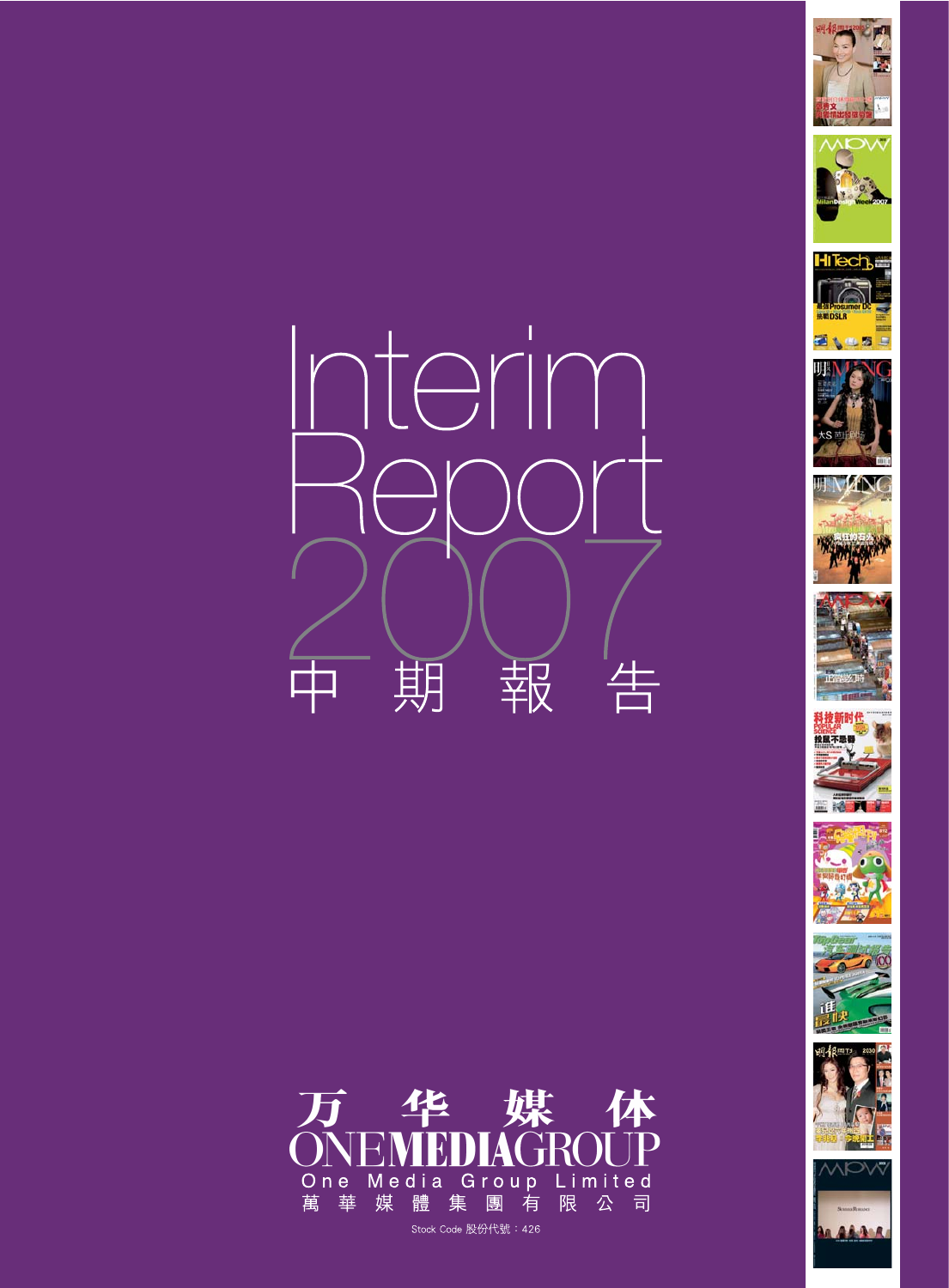# **CONDENSED CONSOLIDATED INTERIM INCOME STATEMENT**

FOR THE SIX MONTHS ENDED 30TH SEPTEMBER 2007

|                                                                                                                                     |                               | (Unaudited)<br>Six months ended<br>30th September |                  |  |
|-------------------------------------------------------------------------------------------------------------------------------------|-------------------------------|---------------------------------------------------|------------------|--|
|                                                                                                                                     | Note                          | 2007<br><b>HK\$'000</b>                           | 2006<br>HK\$'000 |  |
| Revenue                                                                                                                             | $\ensuremath{\mathnormal{4}}$ | 101,189                                           | 103,281          |  |
| Cost of goods sold                                                                                                                  |                               | (60, 420)                                         | (63,009)         |  |
| Gross profit                                                                                                                        |                               | 40,769                                            | 40,272           |  |
| Other income                                                                                                                        |                               | 2,076                                             | 1,735            |  |
| Selling and distribution costs                                                                                                      |                               | (23, 356)                                         | (27, 129)        |  |
| Administrative expenses                                                                                                             |                               | (16, 148)                                         | (18,071)         |  |
| Profit/(loss) before income tax                                                                                                     | 5                             | 3,341                                             | (3, 193)         |  |
| Income tax expense                                                                                                                  | 6                             | (1,970)                                           | (208)            |  |
| Profit/(loss) for the period                                                                                                        |                               | 1,371                                             | (3,401)          |  |
| Attributable to:<br>Equity holders of the Company                                                                                   |                               | 1,371                                             | (3,401)          |  |
| Earnings/(loss) per share for profit/(loss)<br>attributable to the equity holders of the Company,<br>expressed in HK cent per share |                               |                                                   |                  |  |
| - Basic                                                                                                                             | $\boldsymbol{7}$              | 0.34 cent                                         | $(0.85$ cent)    |  |
| - Diluted                                                                                                                           | $\boldsymbol{7}$              | N/A                                               | N/A              |  |
| Dividends                                                                                                                           | $\mathcal S$                  |                                                   |                  |  |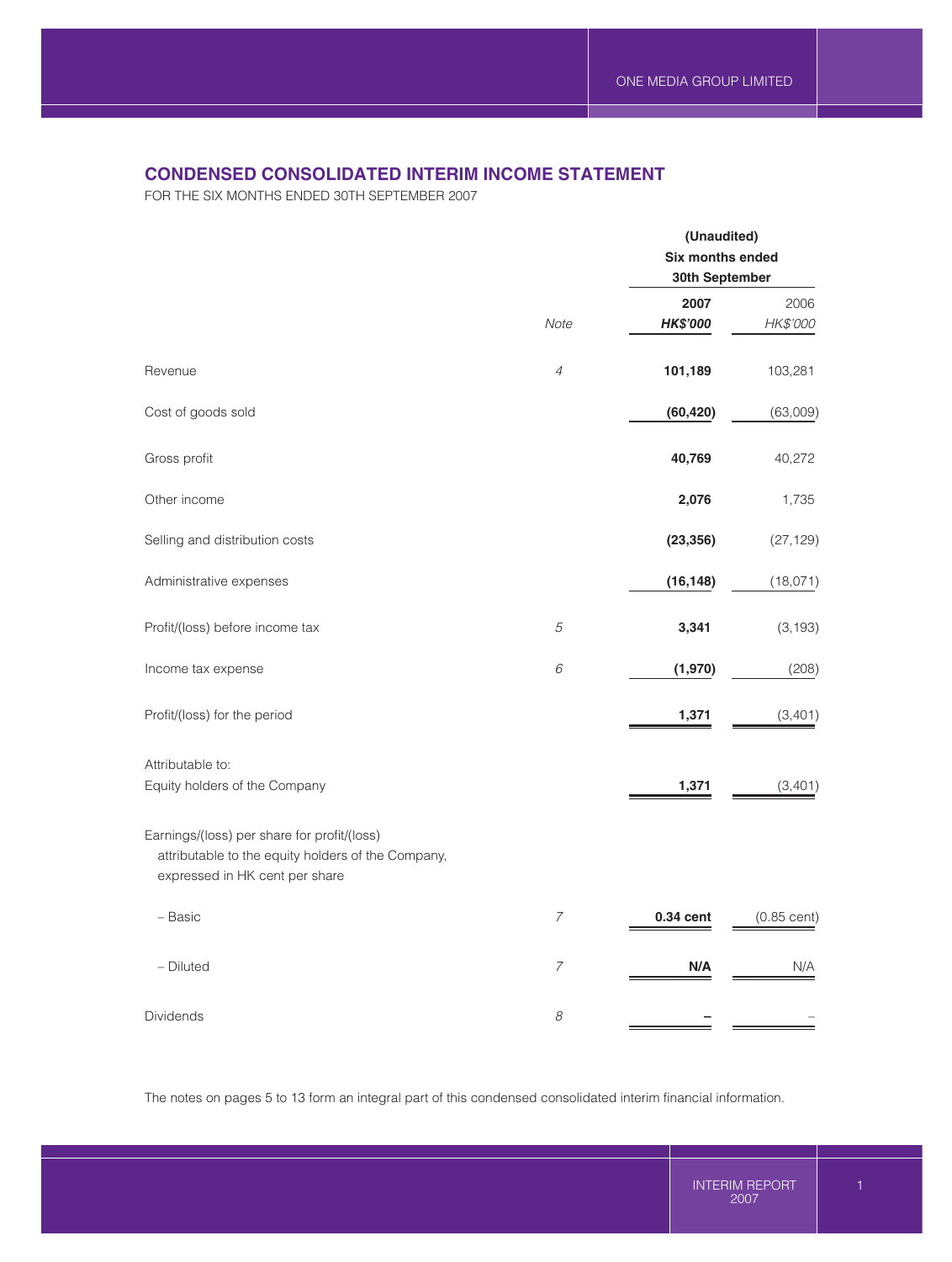# **CONDENSED CONSOLIDATED INTERIM BALANCE SHEET**

AS AT 30TH SEPTEMBER 2007

|                                                                                                                     |                      | (Unaudited)<br>30th September<br>2007  | (Audited)<br>31st March<br>2007                 |
|---------------------------------------------------------------------------------------------------------------------|----------------------|----------------------------------------|-------------------------------------------------|
|                                                                                                                     | Note                 | <b>HK\$'000</b>                        | HK\$'000                                        |
| <b>ASSETS</b><br><b>Non-current assets</b>                                                                          |                      |                                        |                                                 |
| Property, plant and equipment<br>Goodwill                                                                           |                      | 9,784<br>2,028                         | 9,474<br>2,028                                  |
| Financial asset at fair value through profit or loss<br>Deferred income tax assets                                  |                      | 409                                    | 3,776<br>1,499                                  |
|                                                                                                                     |                      | 12,221                                 | 16,777                                          |
| <b>Current assets</b>                                                                                               |                      |                                        |                                                 |
| Inventories<br>Trade and other receivables<br>Cash and cash equivalents                                             | 9                    | 12,009<br>57,854<br>94,014             | 10,989<br>58,176<br>91,357                      |
|                                                                                                                     |                      | 163,877                                | 160,522                                         |
| <b>Total assets</b>                                                                                                 |                      | 176,098                                | 177,299                                         |
| <b>EQUITY</b><br>Capital and reserves attributable to the<br><b>Company's equity holders</b>                        |                      |                                        |                                                 |
| Share capital<br>Share premium<br>Other reserves<br>Retained earnings<br>Proposed final dividend                    | 11<br>11<br>12<br>12 | 400<br>456,073<br>(327, 381)<br>19,052 | 400<br>456,073<br>(329, 794)<br>17,681<br>1,500 |
| <b>Total equity</b>                                                                                                 |                      | 148,144                                | 145,860                                         |
| <b>LIABILITIES</b><br><b>Non-current liabilities</b>                                                                |                      |                                        |                                                 |
| Deferred income tax liabilities<br>Long service payment liability                                                   |                      | 589<br>78                              | 78                                              |
|                                                                                                                     |                      | 667                                    | 78                                              |
| <b>Current liabilities</b>                                                                                          |                      |                                        |                                                 |
| Trade and other payables<br>Amounts due to fellow subsidiaries<br>Current income tax liabilities<br>Bank overdrafts | 10<br>13(ii)         | 24,152<br>2,578<br>383<br>174          | 28,126<br>3,142<br>93                           |
|                                                                                                                     |                      | 27,287                                 | 31,361                                          |
| <b>Total liabilities</b>                                                                                            |                      | 27,954                                 | 31,439                                          |
| <b>Total equity and liabilities</b>                                                                                 |                      | 176,098                                | 177,299                                         |
| <b>Net current assets</b>                                                                                           |                      | 136,590                                | 129,161                                         |
| <b>Total assets less current liabilities</b>                                                                        |                      | 148,811                                | 145,938                                         |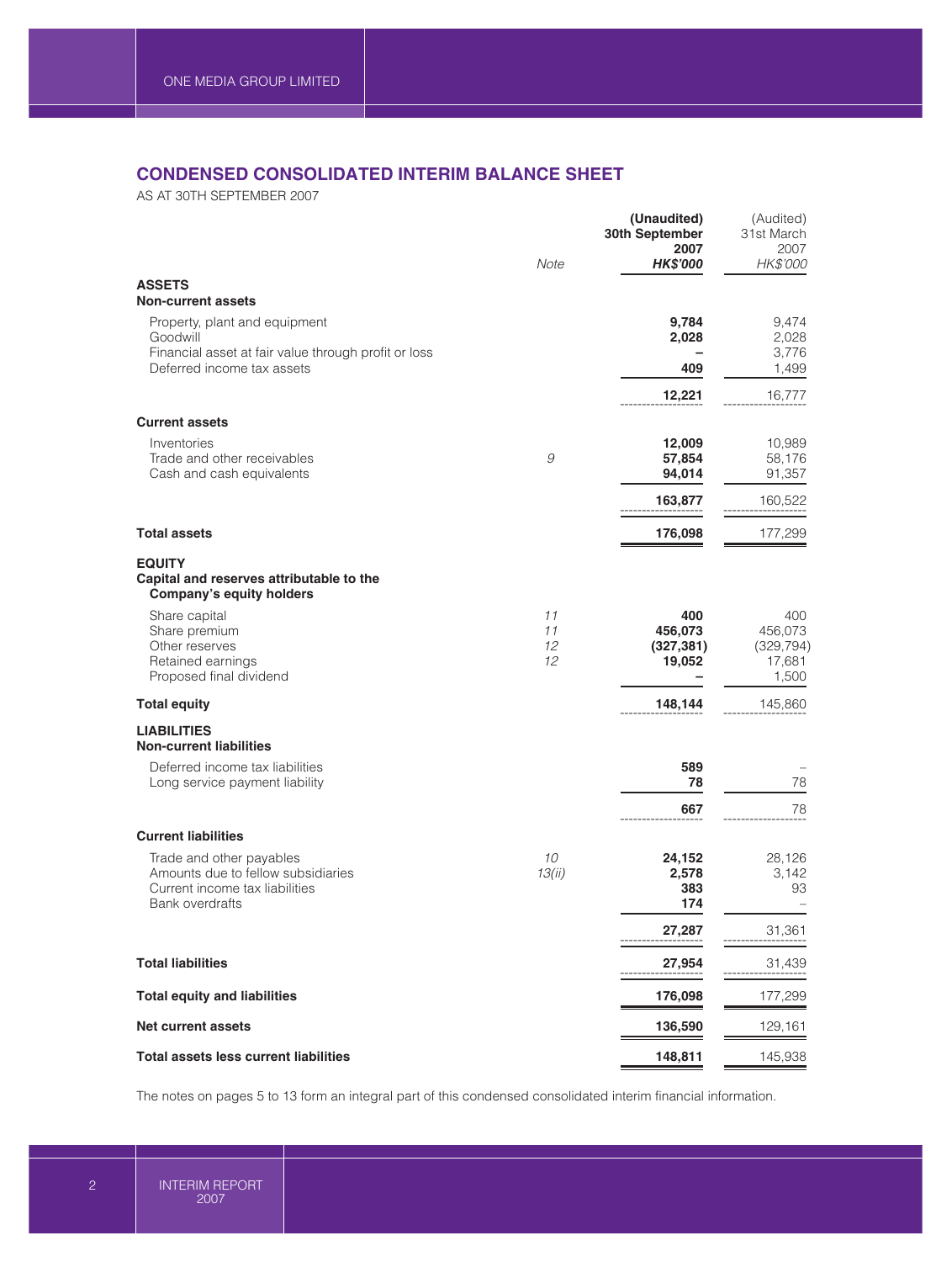# **CONDENSED CONSOLIDATED INTERIM STATEMENT OF RECOGNISED INCOME AND EXPENSE**

FOR THE SIX MONTHS ENDED 30TH SEPTEMBER 2007

| Note | (Unaudited)<br><b>Six months ended</b><br>30th September |                  |  |
|------|----------------------------------------------------------|------------------|--|
|      | 2007<br><b>HK\$'000</b>                                  | 2006<br>HK\$'000 |  |
| 12   | 1,091                                                    | 239              |  |
|      | 1,091                                                    | 239              |  |
|      | 1,371                                                    | (3,401)          |  |
|      | 2,462                                                    | (3, 162)         |  |
|      | 2,462                                                    | (3, 162)         |  |
|      |                                                          |                  |  |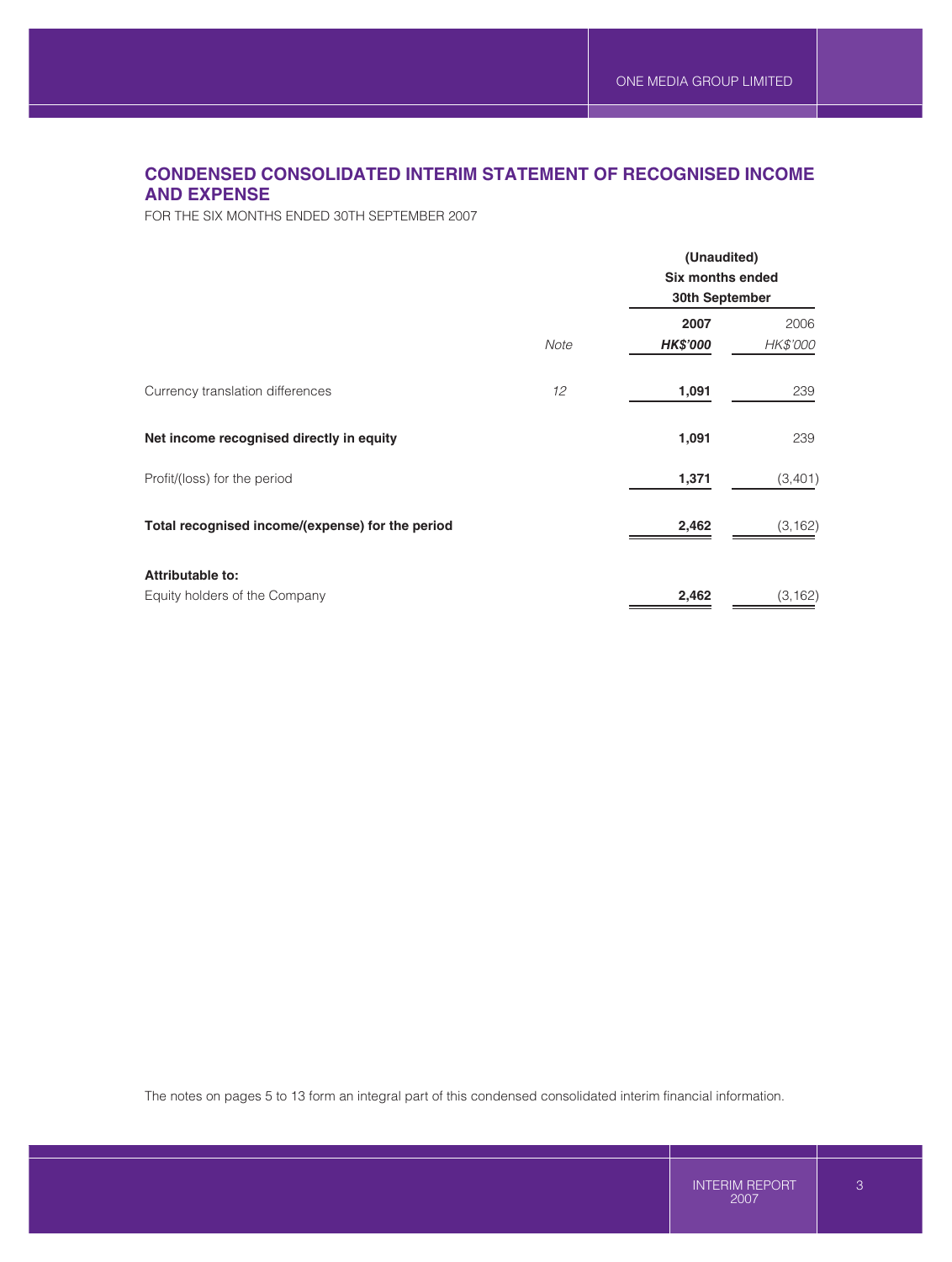# **CONDENSED CONSOLIDATED INTERIM CASH FLOW STATEMENT**

FOR THE SIX MONTHS ENDED 30TH SEPTEMBER 2007

|                                                                                                                   | (Unaudited)<br><b>Six months ended</b><br>30th September |                       |
|-------------------------------------------------------------------------------------------------------------------|----------------------------------------------------------|-----------------------|
|                                                                                                                   | 2007<br><b>HK\$'000</b>                                  | 2006<br>HK\$'000      |
| Net cash used in operating activities<br>Net cash generated from/(used in) investing activities                   | (98)<br>4,174                                            | (14, 725)<br>(4, 353) |
| Net cash used in financing activities                                                                             | (1,500)                                                  | (1,838)               |
| Net increase/(decrease) in cash and cash equivalents and bank overdraft                                           | 2,576                                                    | (20, 916)             |
| Net cash and cash equivalents at the beginning of the period<br>Exchange (loss)/gain on cash and cash equivalents | 91,357<br>(93)                                           | 94,090<br>131         |
| Cash and cash equivalents and bank overdraft at the end of the period                                             | 93,840                                                   | 73,305                |
| Analysis of the balances of cash and cash equivalents and bank overdrafts                                         |                                                          |                       |
| Cash and cash equivalents<br><b>Bank overdrafts</b>                                                               | 94,014<br>(174)                                          | 73,305                |
|                                                                                                                   | 93,840                                                   | 73,305                |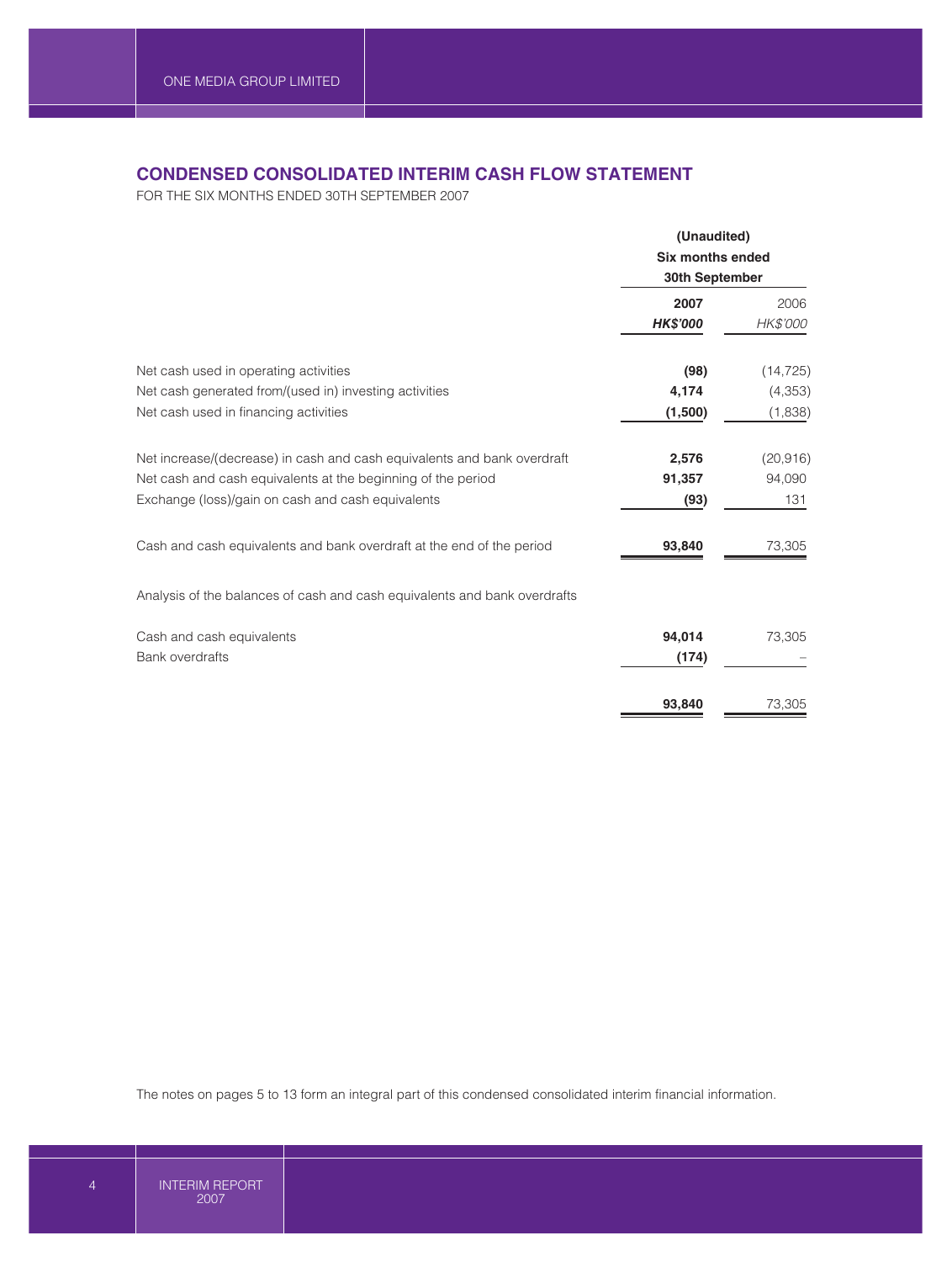## **1 GENERAL INFORMATION**

One Media Group Limited (the "Company") was incorporated in the Cayman Islands on 11th March 2005 as an exempted company with limited liability under the Companies Law, Chapter 22 (Law 3 of 1961, as consolidated and revised) of the Cayman Islands. The address of its registered office is Clifton House, 75 Fort Street, P.O. Box 1350 GT, George Town, Grand Cayman, Cayman Islands.

The Company is an investment holding company. The principal activities of the Company and its subsidiaries (the "Group") are publication, marketing and distribution of Chinese language lifestyle magazines.

The Company's consolidated financial statements up to 31st March 2006 had been prepared in accordance with Hong Kong Financial Reporting Standards. Pursuant to the proposed merger between Ming Pao Enterprise Corporation Limited ("MPE") (the ultimate parent of the Company), Sin Chew Media Corporation Berhad and Nanyang Press Holdings Berhad, MPE decided to prepare its consolidated financial statements in accordance with International Financial Reporting Standards ("IFRS") for the financial year ended 31st March 2007. In line with MPE, the consolidated financial statements of the Company for the year ended 31st March 2007 and for the six months ended 30th September 2007 were prepared in accordance with IFRS. The comparative financial information for the six months ended 30th September 2006 has been converted to comply with IFRS.

This unaudited condensed consolidated interim financial information is presented in thousands of units of Hong Kong dollars (HK\$'000), unless otherwise stated. This unaudited condensed consolidated interim financial information has been approved for issue by the board of directors on 17th December 2007.

### **2 BASIS OF PREPARATION**

The unaudited condensed consolidated interim financial information ("Interim Financial Information") for the six months ended 30th September 2007 has been prepared in accordance with International Accounting Standard ("IAS") 34 "Interim Financial Reporting" issued by the International Auditing and Assurance Standards Board and Appendix 16 of the Rules Governing the Listing of Securities on The Stock Exchange of Hong Kong Limited (the "Listing Rules").

This Interim Financial Information should be read in conjunction with the annual financial statements for the year ended 31st March 2007.

#### **3 ACCOUNTING POLICIES**

The accounting policies adopted are consistent with those used in the annual financial statements for the year ended 31st March 2007 with the addition of the following new standards and interpretations to existing standards which are relevant to the Group's operation and are mandatory for the financial year ending 31st March 2008.

IFRS 7, Financial instruments: Disclosures (effective for annual periods beginning on or after 1st January 2007). IFRS 7 introduces new disclosures relating to financial instruments. The Group has applied IFRS 7 from 1st April 2007 to comply with the new disclosure requirement. The adoption of this standard does not result in material changes to the Group's results of operations and financial position.

IFRIC-Int 10, Interim financial reporting and impairment (effective for annual periods beginning on or after 1st November 2006). IFRIC-Int 10 prohibits the impairment losses recognised in an interim period on goodwill, investments in equity instruments and investments in financial assets carried at cost to be reversed at a subsequent balance sheet date. The Group has applied IFRIC-Int 10 from 1st April 2007 to comply with the new interpretation. The adoption of this interpretation does not result in material changes to the Group's results of operations and financial position.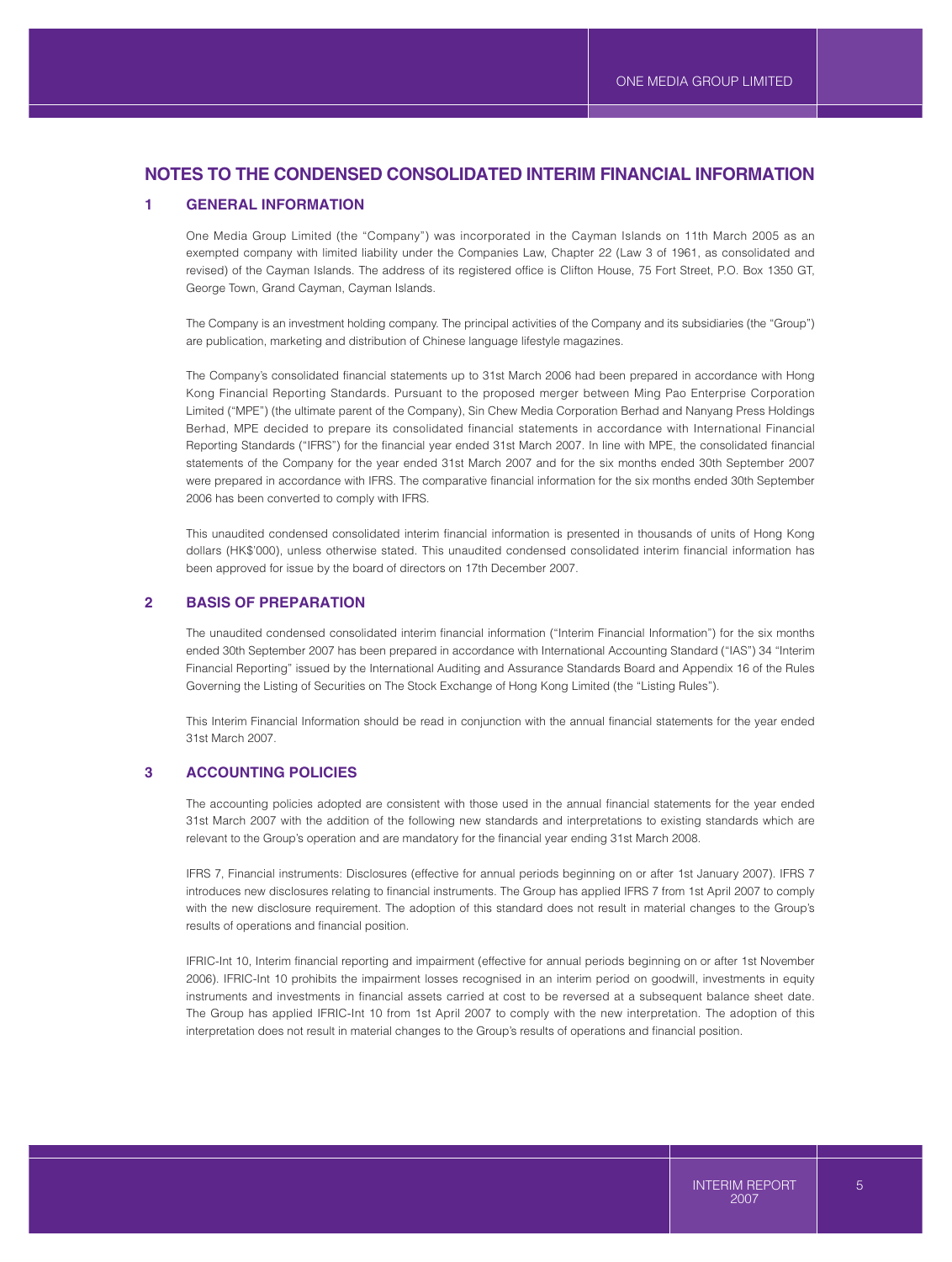## **3 ACCOUNTING POLICIES** *(Continued)*

There is also a number of new standards, amendments to standards and interpretations issued that are not yet effective for the financial year ending 31st March 2008. The Group has carried out a preliminary assessment of these standards, amendments and interpretations and considered that IAS 23 (Revised), IFRIC-Int 12 and IFRIC-Int 14 may not have significant impact on the Group's results of operations and financial position but a detailed assessment is still being carried on. The Group is also in the process of assessing the impact of IFRS 8 and IFRIC-Int 13.

### **4 SEGMENT INFORMATION**

#### **Primary reporting format – geographical segments**

The Group operates mainly in two geographical areas, Hong Kong and Mainland China. The segment results for the six months ended 30th September 2007 and 2006 are as follows:

|                                                       | (Unaudited)<br>Six months ended 30th September |                  |                         |                       |                         |                   |  |
|-------------------------------------------------------|------------------------------------------------|------------------|-------------------------|-----------------------|-------------------------|-------------------|--|
|                                                       |                                                | <b>Hong Kong</b> |                         | <b>Mainland China</b> |                         | Group             |  |
|                                                       | 2007<br><b>HK\$'000</b>                        | 2006<br>HK\$'000 | 2007<br><b>HK\$'000</b> | 2006<br>HK\$'000      | 2007<br><b>HK\$'000</b> | 2006<br>HK\$'000  |  |
| Revenue                                               | 85,310                                         | 82,369           | 15,879                  | 20,912                | 101,189                 | 103,281           |  |
| Segment results                                       | 15,355                                         | 9,130            | (7,690)                 | (7, 517)              | 7,665                   | 1,613             |  |
| Other income                                          |                                                |                  |                         |                       | 2,076                   | 1,735             |  |
| Unallocated expenses (Note)                           |                                                |                  |                         |                       | (6,400)                 | (6, 541)          |  |
| Profit/(loss) before income tax<br>Income tax expense |                                                |                  |                         |                       | 3,341<br>(1,970)        | (3, 193)<br>(208) |  |
| Profit/(loss) for the period                          |                                                |                  |                         |                       | 1,371                   | (3,401)           |  |

*Note:* Corporate expenses incurred by the Group in the current period are classified as unallocated expenses.

#### **Secondary reporting format – business segments**

No business segment analysis is presented as the Group has been operating in a single business segment, which is publication, marketing and distribution of Chinese language lifestyle magazines, throughout the six months ended 30th September 2007 and 2006.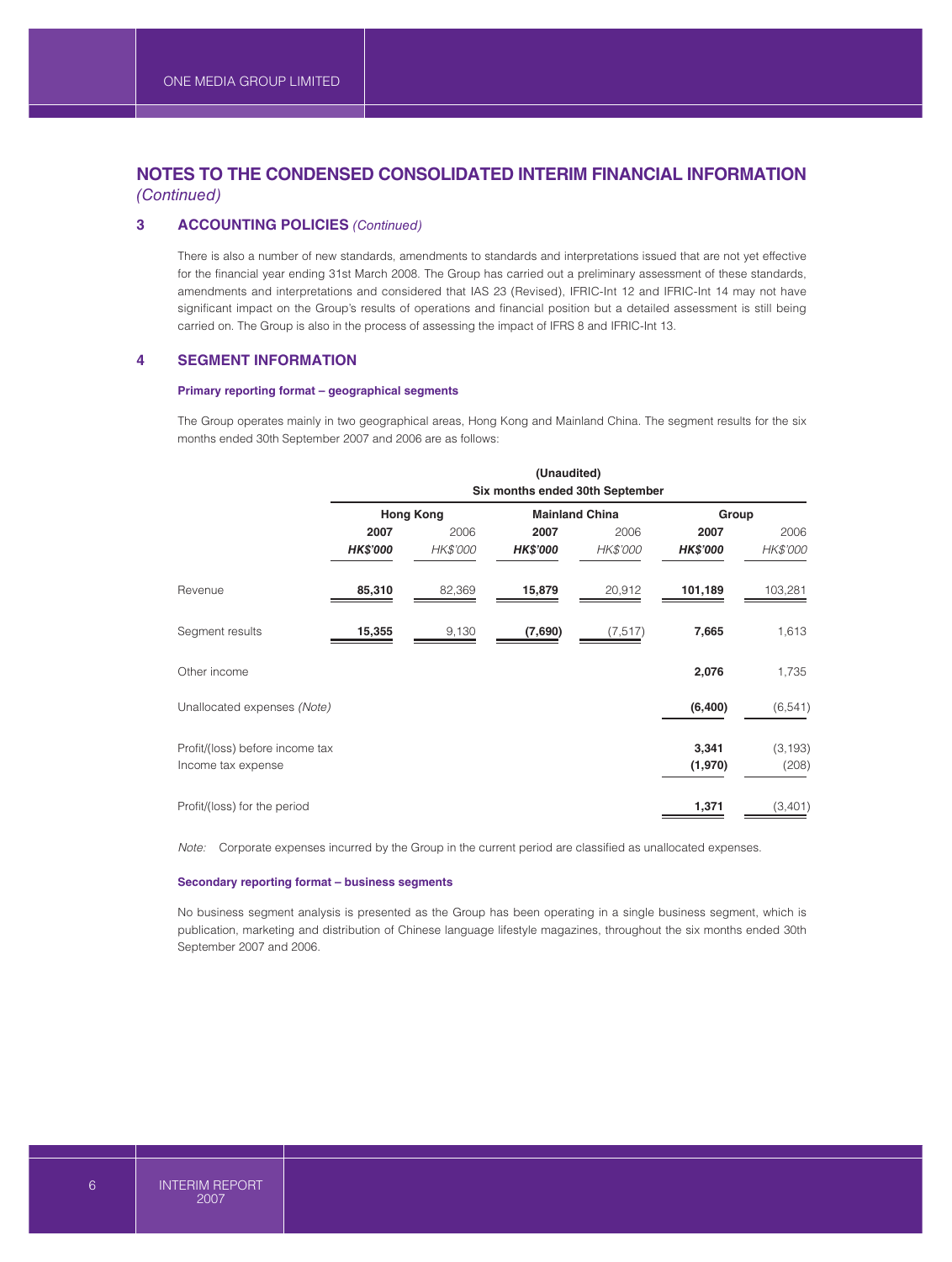## **5 PROFIT/(LOSS) BEFORE INCOME TAX**

The following items have been charged to the profit/(loss) before income tax during the interim period:

|                                                             | (Unaudited)<br>Six months ended<br>30th September |                  |  |
|-------------------------------------------------------------|---------------------------------------------------|------------------|--|
|                                                             | 2007<br><b>HK\$'000</b>                           | 2006<br>HK\$'000 |  |
| Cost of inventories sold                                    | 31,934                                            | 35,359           |  |
| Depreciation                                                | 1,565                                             | 1,062            |  |
| Employee benefit expenses (including directors' emoluments) | 32,259                                            | 31,650           |  |
| Loss on disposal of property, plant and equipment           | 40                                                | 31               |  |

A fair value gain of HK\$113,000 of a financial asset held at fair value through profit or loss is recorded against administrative expenses in the condensed consolidated interim income statement for the six months ended 30th September 2007 (2006: Nil).

### **6 INCOME TAX EXPENSE**

Income tax expense is recognised based on management's best estimate of the weighted average annual income tax rate expected for the full financial year.

Hong Kong profits tax has been provided at the rate of 17.5% (2006: 17.5%) on the estimated assessable profit for the period.

No provision for the People's Republic of China ("PRC") enterprise income tax has been made as the Group has no assessable profits generated during the period ended 30th September 2007.

|                                                             | (Unaudited)<br>Six months ended<br>30th September |                         |  |
|-------------------------------------------------------------|---------------------------------------------------|-------------------------|--|
|                                                             | 2007<br><b>HK\$'000</b>                           | 2006<br><b>HK\$'000</b> |  |
| Current income tax<br>- Hong Kong profits tax               | 291                                               |                         |  |
| Deferred income tax<br>- Current deferred income tax charge | 1,679                                             | 208                     |  |
|                                                             | 1,970                                             | 208                     |  |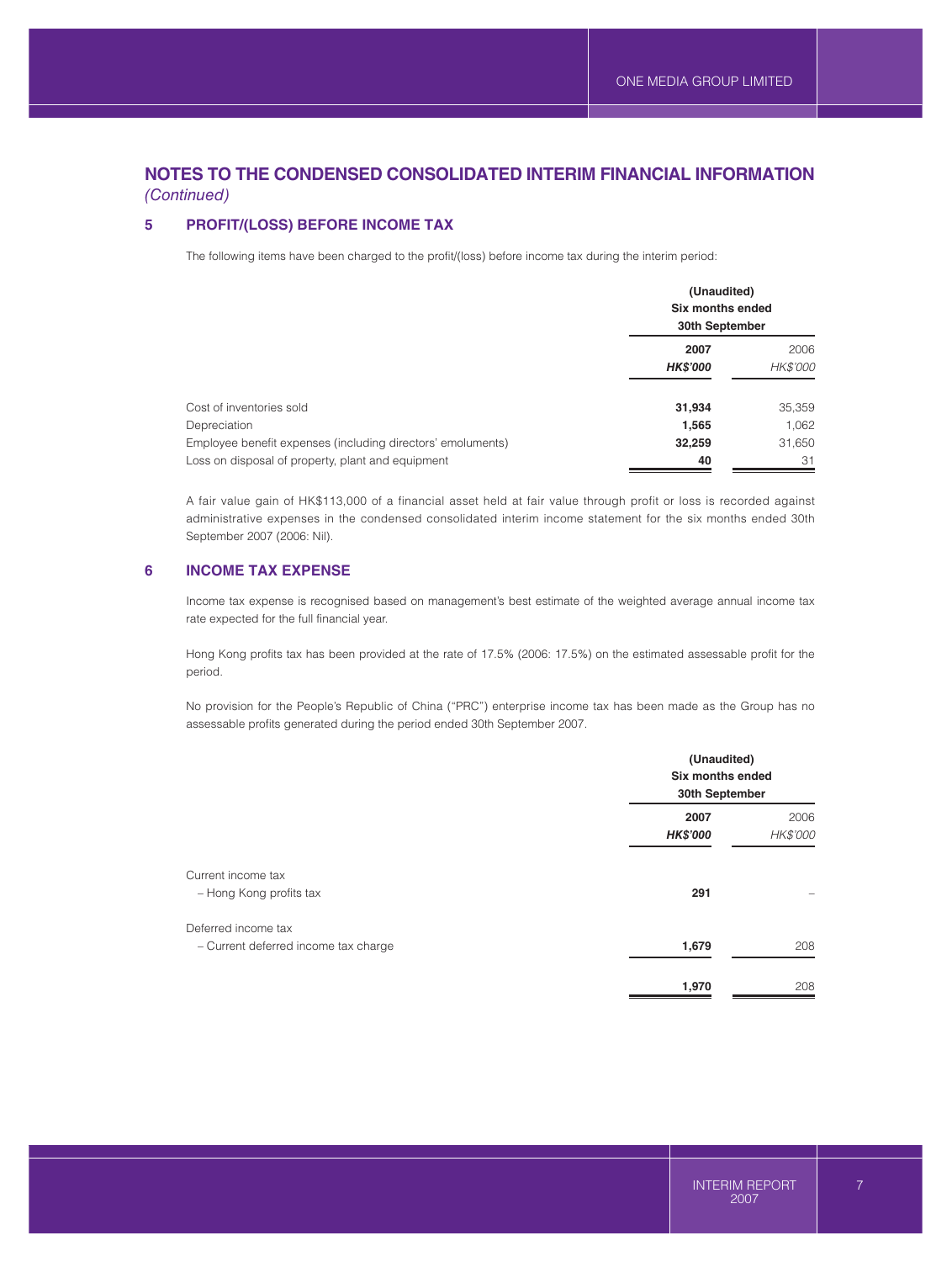## **7 EARNINGS/(LOSS) PER SHARE**

Basic earnings/(loss) per share is calculated by dividing the profit/(loss) attributable to the equity holders of the Company by the weighted average number of ordinary shares in issue during the period.

|                                                                    | (Unaudited)<br>Six months ended<br>30th September |                  |  |
|--------------------------------------------------------------------|---------------------------------------------------|------------------|--|
|                                                                    | 2007<br><b>HK\$'000</b>                           | 2006<br>HK\$'000 |  |
| Profit/(loss) attributable to the equity holders of the Company    | 1,371                                             | (3,401)          |  |
| Weighted average number of ordinary shares in issue (in thousands) | 400,000                                           | 400,000          |  |
| Basic earnings/(loss) per share (HK cent per share)                | 0.34 cent                                         | $(0.85$ cent)    |  |

There is no dilutive effect arising from the share options granted by the Company.

### **8 DIVIDENDS**

No interim dividend had been declared by the Company during the six months ended 30th September 2007 (2006: Nil). A final dividend of HK0.375 cent per share for the year ended 31st March 2007 (2006: HK0.375 cent), totalling HK\$1,500,000 was paid in September 2007 (2006: HK\$1,500,000).

## **9 TRADE AND OTHER RECEIVABLES**

Included in trade and other receivables are trade receivables and their ageing analysis is as follows:

| (Unaudited)     | (Audited)       |
|-----------------|-----------------|
| 30th September  | 31st March      |
| 2007            | 2007            |
| <b>HK\$'000</b> | <b>HK\$'000</b> |
|                 | 29,347          |
| 11,753          | 14,337          |
| 5,374           | 6,089           |
| 1,832           | 3,015           |
| 51,104          | 52,788          |
|                 | 32,145          |

The Group allows in general a credit period ranging from 60 days to 120 days to its trade customers.

There is no concentration of credit risk with respect to trade receivables, as the Group has a large number of customers.

The Group has recognised a loss of HK\$189,000 (2006: HK\$62,000) for the impairment of its trade receivables during the period ended 30th September 2007. The loss has been included in selling and distribution costs in the condensed consolidated interim income statement.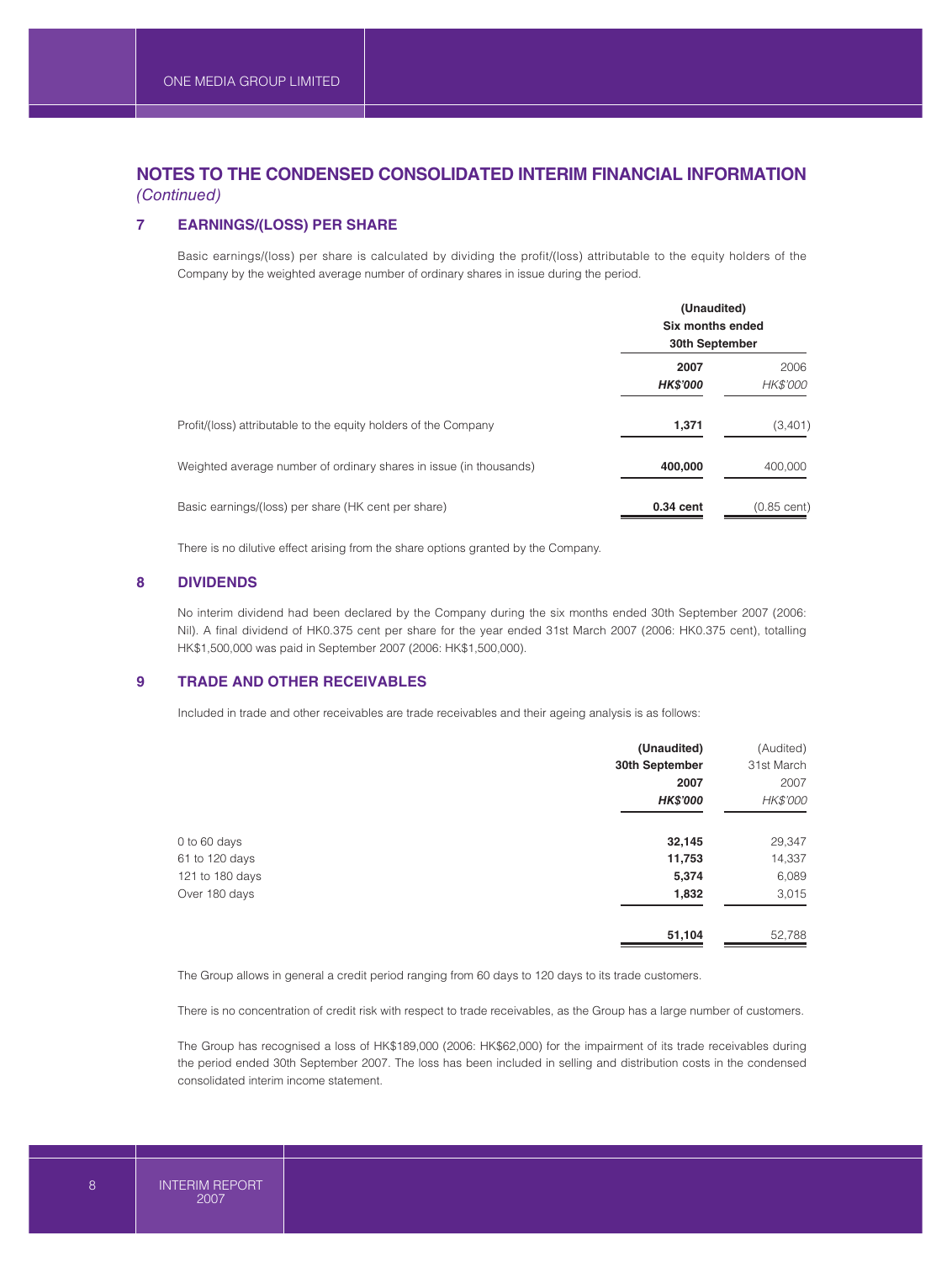## **10 TRADE AND OTHER PAYABLES**

Included in trade and other payables are trade payables and their ageing analysis is as follows:

|                 | (Unaudited)     | (Audited)  |
|-----------------|-----------------|------------|
|                 | 30th September  | 31st March |
|                 | 2007            | 2007       |
|                 | <b>HK\$'000</b> | HK\$'000   |
|                 |                 |            |
| 0 to 60 days    | 8,069           | 8,092      |
| 61 to 120 days  | 1,213           | 667        |
| 121 to 180 days | 262             | 674        |
| Over 180 days   | 127             | 274        |
|                 |                 |            |
|                 | 9,671           | 9,707      |

## **11 SHARE CAPITAL**

|                                 | Number of      | Ordinary        |                 |                 |
|---------------------------------|----------------|-----------------|-----------------|-----------------|
|                                 | ordinary       | shares          | <b>Share</b>    |                 |
|                                 | shares issued  | issued          | premium         | Total           |
|                                 | (in thousands) | <b>HK\$'000</b> | <b>HK\$'000</b> | <b>HK\$'000</b> |
| Balance at 30th September 2006, |                |                 |                 |                 |
| 31st March 2007, 1st April 2007 |                |                 |                 |                 |
| and 30th September 2007         | 400,000        | 400             | 456.073         | 456.473         |

The total authorised number of ordinary shares is 4,000 million shares (2006: 4,000 million shares) with a par value of HK\$0.001 per share (2006: HK\$0.001). All issued shares are fully paid.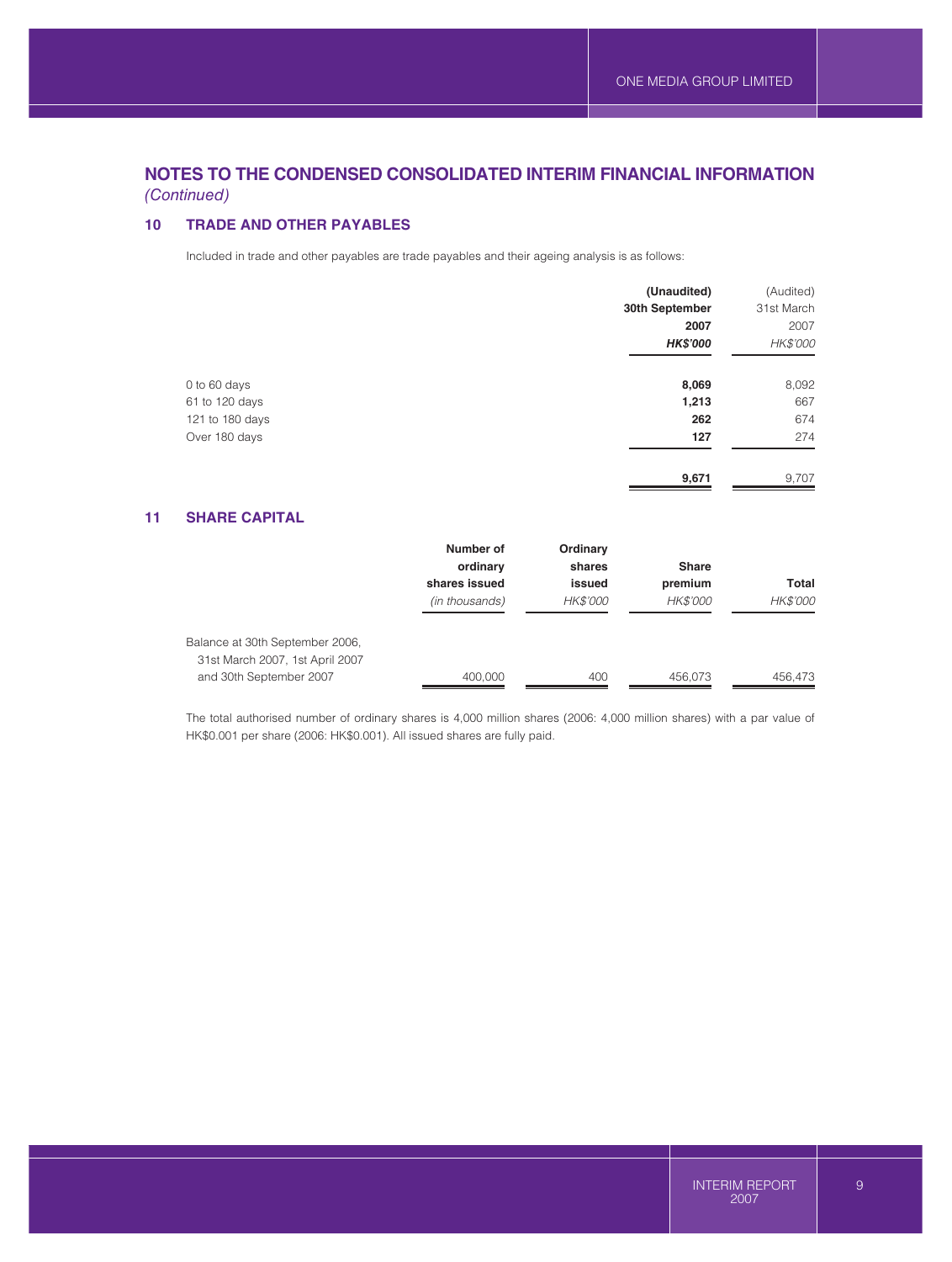# **12 RESERVES**

|                                                                                                                                                      | <b>Other Reserves</b>                                     |                                             |                                              |                                 |                                                   |                       |                                  |                                           |                            |
|------------------------------------------------------------------------------------------------------------------------------------------------------|-----------------------------------------------------------|---------------------------------------------|----------------------------------------------|---------------------------------|---------------------------------------------------|-----------------------|----------------------------------|-------------------------------------------|----------------------------|
|                                                                                                                                                      | Employee<br>share-based<br>payment<br>reserve<br>HK\$'000 | Merger<br>reserve<br>HK\$'000<br>(Note (i)) | Capital<br>reserve<br>HK\$'000<br>(Note(ii)) | Exchange<br>reserve<br>HK\$'000 | Long<br>service<br>payment<br>reserve<br>HK\$'000 | Sub-total<br>HK\$'000 | Retained<br>earnings<br>HK\$'000 | Proposed<br>final<br>dividend<br>HK\$'000 | Total<br>HK\$'000          |
| Balance at 1st April 2006<br>Currency translation differences                                                                                        | 794                                                       | (343,050)                                   | 10,000                                       | (338)<br>239                    | (103)                                             | (332, 697)<br>239     | 16,104                           | 1,500                                     | (315,093)<br>239           |
| Net income recognised<br>directly in equity<br>Loss for the period                                                                                   |                                                           |                                             |                                              | 239<br>$\overline{a}$           |                                                   | 239<br>$\equiv$       | (3,401)                          |                                           | 239<br>(3,401)             |
| Total recognised income<br>and (expense) for<br>the period<br>Share compensation costs<br>on share options granted<br>Dividend paid relating to 2005 | 866                                                       |                                             |                                              | 239<br>L,                       |                                                   | 239<br>866            | (3,401)                          | (1,500)                                   | (3, 162)<br>866<br>(1,500) |
| Balance at 30th September 2006                                                                                                                       | 1,660                                                     | (343,050)                                   | 10,000                                       | (99)                            | (103)                                             | (331,592)             | 12,703                           |                                           | (318, 889)                 |
| Balance at 1st April 2007<br>Currency translation differences                                                                                        | 3,381                                                     | (343,050)                                   | 10,000                                       | (51)<br>1,091                   | (74)                                              | (329, 794)<br>1,091   | 17,681                           | 1,500                                     | (310, 613)<br>1,091        |
| Net income recognised<br>directly in equity<br>Profit for the period                                                                                 |                                                           |                                             |                                              | 1,091                           |                                                   | 1,091                 | 1,371                            | $\overline{\phantom{a}}$                  | 1,091<br>1,371             |
| Total recognised income<br>for the period<br>Share compensation costs<br>on share options granted                                                    | 1,322                                                     |                                             |                                              | 1,091                           |                                                   | 1,091<br>1,322        | 1,371                            | Ē,                                        | 2,462<br>1,322             |
| Dividend paid relating to 2006<br>Balance at 30th September 2007                                                                                     | 4,703                                                     | (343,050)                                   | 10,000                                       | 1,040                           | (74)                                              | (327, 381)            | 19,052                           | (1,500)                                   | (1,500)<br>(308, 329)      |
|                                                                                                                                                      |                                                           |                                             |                                              |                                 |                                                   |                       |                                  |                                           |                            |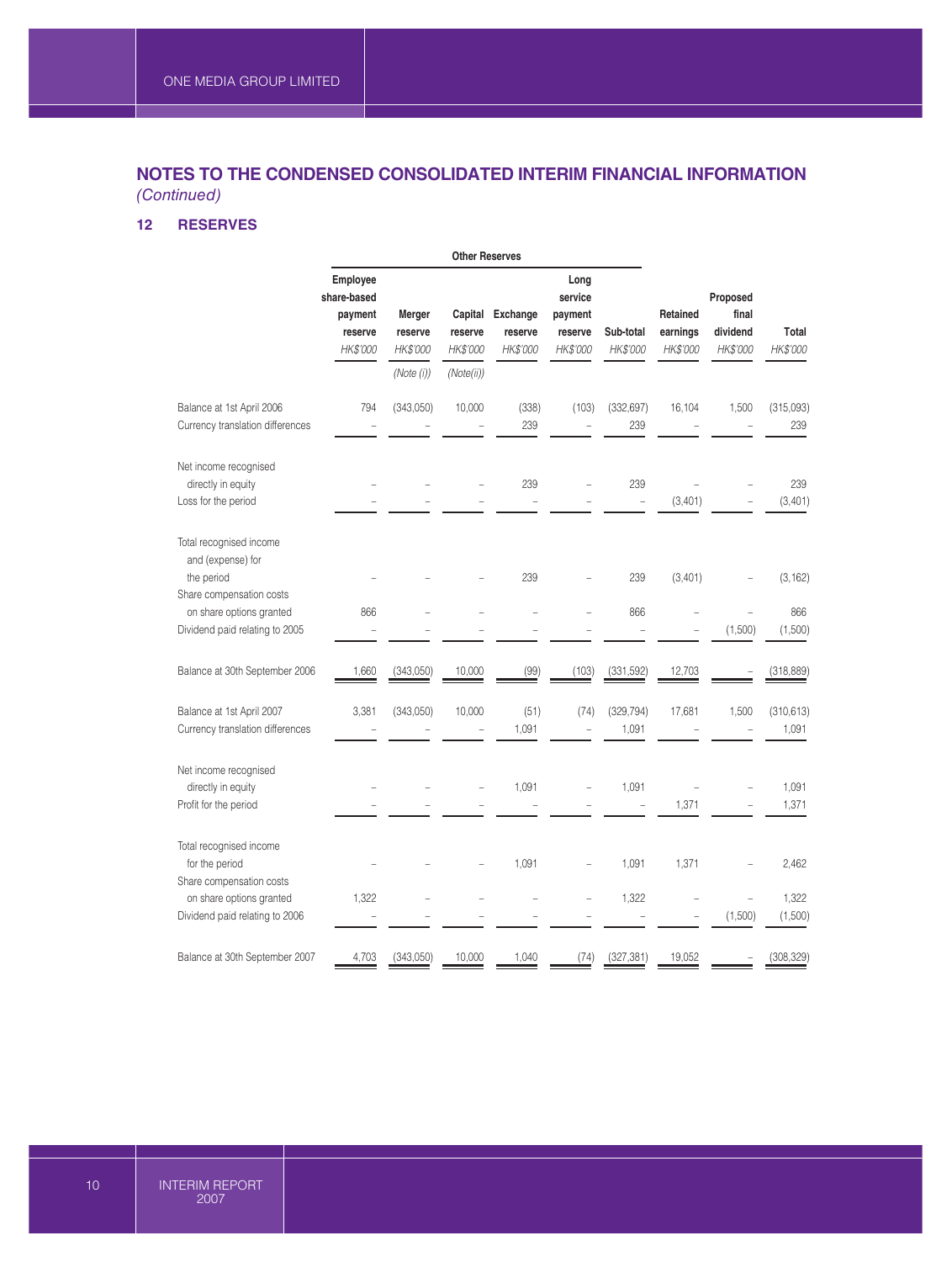### **12 RESERVES** *(Continued)*

*Note:*

- (i) Merger reserve of the Group mainly represents the difference between the nominal value of the issued capital of One Media Holdings Limited acquired and the fair value of shares allotted as consideration by the Company as part of the Group reorganisation in preparing for the public listing of the Company's shares in 2005.
- (ii) On 31st July 1992, Ming Pao Magazines Limited assigned the publishing title "City Children's Weekly" to Ming Pao Finance Limited, a fellow subsidiary, for a total consideration of HK\$10,000,000. The consideration was determined in accordance with directors' valuation with reference to the consideration paid for the acquisition of the company by Ming Pao Holdings Limited in July 1992. The amount was transferred to the non-distributable reserve during that year.

### **13 RELATED PARTY TRANSACTIONS**

The Group is controlled by Winmax Resources Limited (incorporated in the British Virgin Islands), which owns 73.9% of the Company's shares. The remaining 26.1% of the shares are widely held. The ultimate parent of the Company is MPE (incorporated in Bermuda and listed in Hong Kong).

The following transactions were carried out with related parties:

(i) During the period ended 30th September 2007, the Group had entered into the following significant transactions with fellow subsidiaries:

|                                                 |         | (Unaudited)<br><b>Six months ended</b><br>30th September |                 |  |
|-------------------------------------------------|---------|----------------------------------------------------------|-----------------|--|
|                                                 |         | 2007                                                     | 2006            |  |
|                                                 | Note    | <b>HK\$'000</b>                                          | <b>HK\$'000</b> |  |
| License fee                                     | a       | 5,914                                                    | 6,569           |  |
| Circulation support services                    | b       | 817                                                      | 936             |  |
| Library support fee                             | C       | 191                                                      | 216             |  |
| IS programming support services                 | d       | 337                                                      | 400             |  |
| Administrative support services                 | e       | 1,021                                                    | 1,014           |  |
| Human resources, corporate                      |         |                                                          |                 |  |
| communications and legal services               | f       | 353                                                      | 359             |  |
| Leasing of computers and other office equipment | g       | 110                                                      | 119             |  |
| Leasing of office space, storage space          |         |                                                          |                 |  |
| and parking spaces                              | $\hbar$ | 901                                                      | 906             |  |
| Film making expenses                            |         | 188                                                      | 321             |  |
| Ticketing and accommodation expenses            |         | 421                                                      | 396             |  |
| Barter advertising expenses                     | k       | 132                                                      | 180             |  |
| Barter advertising income                       |         | (830)                                                    | (536)           |  |
| Printing costs                                  | m       | 143                                                      |                 |  |
| Pension costs – defined contribution plan       | $\eta$  | 751                                                      | 852             |  |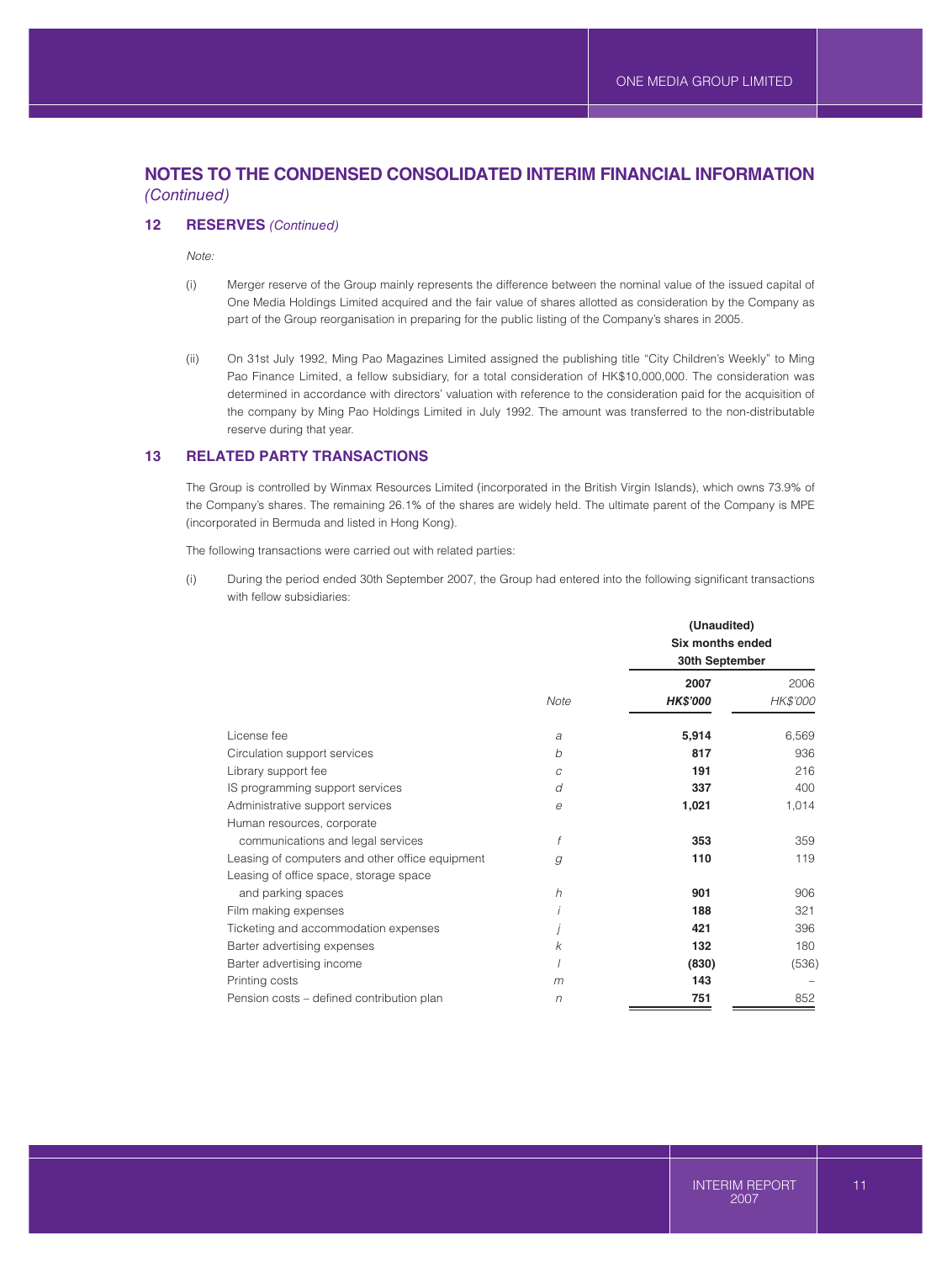#### **13 RELATED PARTY TRANSACTIONS** *(Continued)*

(i) During the period ended 30th September 2007, the Group had entered into the following significant transactions with fellow subsidiaries: *(Continued)*

*Note:*

- (a) This represented license fee of the right to use the trademark for the printing of *Ming Pao Weekly*, *Hi-Tech Weekly*, *City Children's Weekly* and their past contents by a fellow subsidiary. It is charged at a pre-determined rate calculated by reference to the license fees charged by third party licensors to the Group.
- (b) This represented recharge of circulation support services relating to the distribution, sale and promotion of the publications of the Group by a fellow subsidiary. It is charged on a cost reimbursement basis.
- (c) This represented recharge by a fellow subsidiary relating to provision of library support services including data classification, data indexing and filing, data storage management and retrieval, data provision and newspaper clipping. It is charged on a cost reimbursement basis.
- (d) This represented recharge of internet-related services, networking services, data management services, general computing and programming support services and system analysis by a fellow subsidiary. It is charged on a cost reimbursement basis.
- (e) This represented recharge of security services, cleaning services, mail processing and messenger services, ordering and distribution of office supplies services, receptionist and general clerical services by a fellow subsidiary. It is charged on a cost reimbursement basis.
- (f) This represented recharge of human resources, corporate communications and legal services by a fellow subsidiary. It is charged on a cost reimbursement basis.
- (g) This represented the total amount of the depreciation charges of the equipment provided by a fellow subsidiary. They are charged on a cost reimbursement basis.
- (h) This represented the rental for leasing of office space, storage space and parking spaces. The rentals are charged at a pre-determined rate calculated by reference to the prevailing market rates.
- (i) This represented the film making charge paid to a fellow subsidiary. It is charged at a pre-determined rate calculated based on the costs incurred.
- (j) This represented the ticketing and accommodation expenses paid to a fellow subsidiary. It is charged at a pre-determined rate calculated based on the rates charged to third party customers.
- (k) This represented the advertising expenses on barter basis in accordance with barter advertising agreement entered into with a fellow subsidiary. It is charged at a pre-determined rate calculated based on the rates charged to third party customers.
- (l) This represented the advertising income on barter basis in accordance with barter advertising agreement entered into with a fellow subsidiary. It is charged at a pre-determined rate calculated based on the rates charged to third party customers.
- (m) This represented the printing costs of "T3 科技新時代" charged by a fellow subsidiary. It is charged at a pre-determined rate calculated based on the costs incurred.
- (n) This represented defined contribution cost made to a fellow subsidiary for the Group's pension obligation in which the Group is sharing the risks associated with the hybrid retirement benefit scheme with the MPE and its subsidiaries ("MPE Group"). There is no stated policy or contractual agreement between the Group and the MPE Group. It is charged based on a pre-determined rate of its employees' salaries.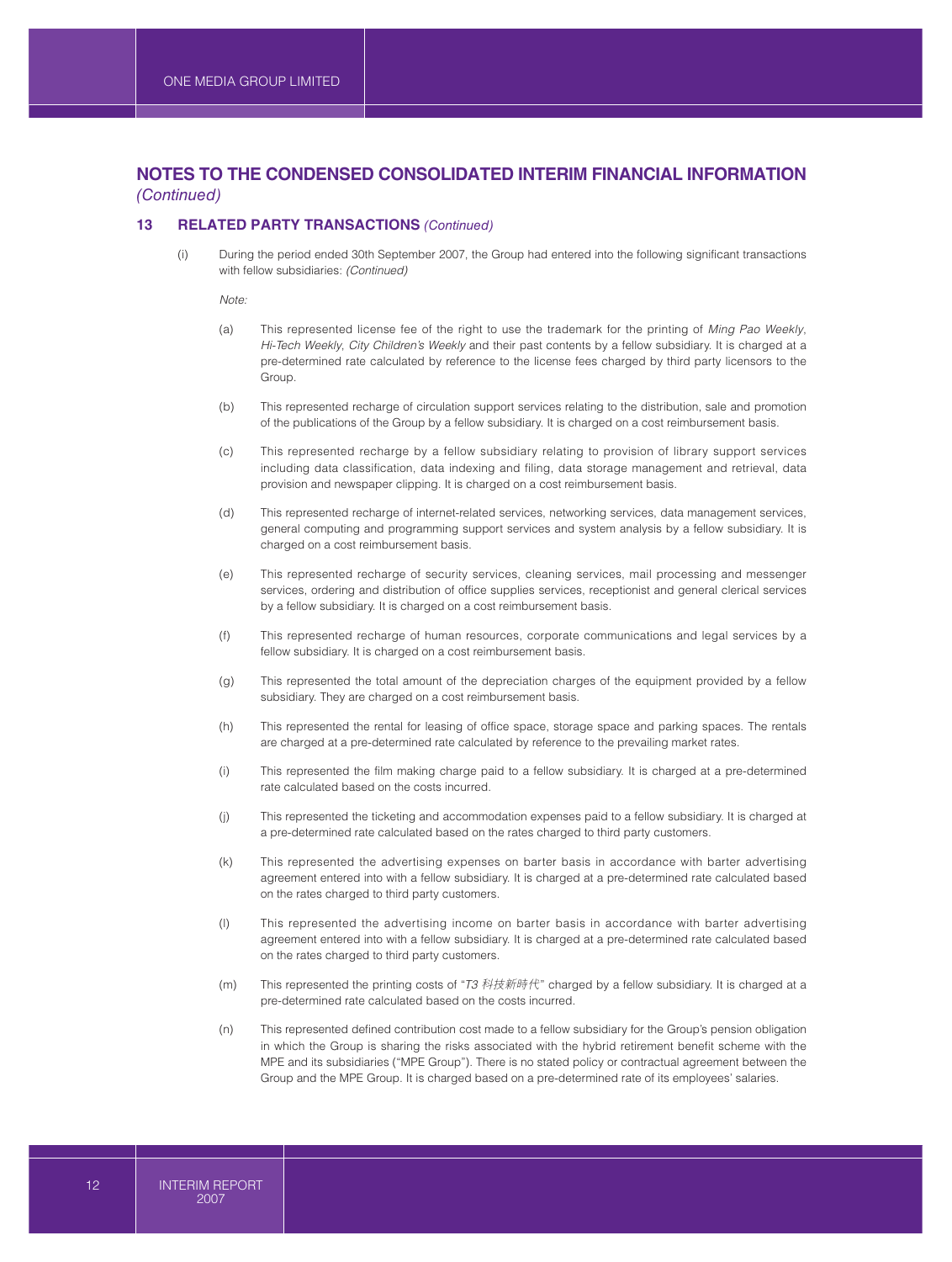## **13 RELATED PARTY TRANSACTIONS** *(Continued)*

(ii) Period/year end balance arising from the related parties transactions as disclosed in Note 13(i) above was as follows:

|                                    | (Unaudited)     | (Audited)  |
|------------------------------------|-----------------|------------|
|                                    | 30th September  | 31st March |
|                                    | 2007            | 2007       |
|                                    | <b>HK\$'000</b> | HK\$'000   |
| Amounts due to fellow subsidiaries | 2,578           | 3,142      |

The outstanding balances with fellow subsidiaries are aged within 30 days and are unsecured, non-interest bearing and with normal credit terms of 30 days.

#### (iii) Key management compensation

|                                                                                    | (Unaudited)<br>Six months ended<br>30th September |                         |  |
|------------------------------------------------------------------------------------|---------------------------------------------------|-------------------------|--|
|                                                                                    | 2007<br><b>HK\$'000</b>                           | 2006<br><b>HK\$'000</b> |  |
| Salaries and other short-term employee benefits<br>Contributions to pension scheme | 2,770<br>60                                       | 2,902<br>59             |  |
| Share compensation costs on share options granted                                  | 669                                               | 294                     |  |
|                                                                                    | 3,499                                             | 3,255                   |  |

## **MANAGEMENT COMMENTARY**

## Results Summary

For the period ended 30th September 2007, the Group reported a consolidated turnover of HK\$101,189,000 (2006: HK\$103,281,000), representing a decrease of 2% compared with the corresponding period last year. Profit for the period amounted to HK\$1,371,000 (2006: Loss for the period of HK\$3,401,000) representing a marginal, yet important turnaround as this was accomplished during the first half of the fiscal year, which is traditionally a slower period for the industry. The positive change is attributable to strategic initiatives implemented by management in an effort to streamline the business and focus on areas that provide a positive return while maintaining effective cost control measures.

### Review of Operations

#### *Hong Kong*

*Ming Pao Weekly, Hi-Tech Weekly* and *City Children's Weekly* are all currently published in Hong Kong. The titles contributed a combined revenue of HK\$85,310,000 (2006: HK\$82,369,000), representing an increase of 4% compared to the same period last year, while the operating profit increased to HK\$15,355,000 (2006: HK\$9,130,000), representing a significant increase of 68% over the same period last year. It attributed to the increase in revenue, reduction of printing/paper cost and the stringent cost control.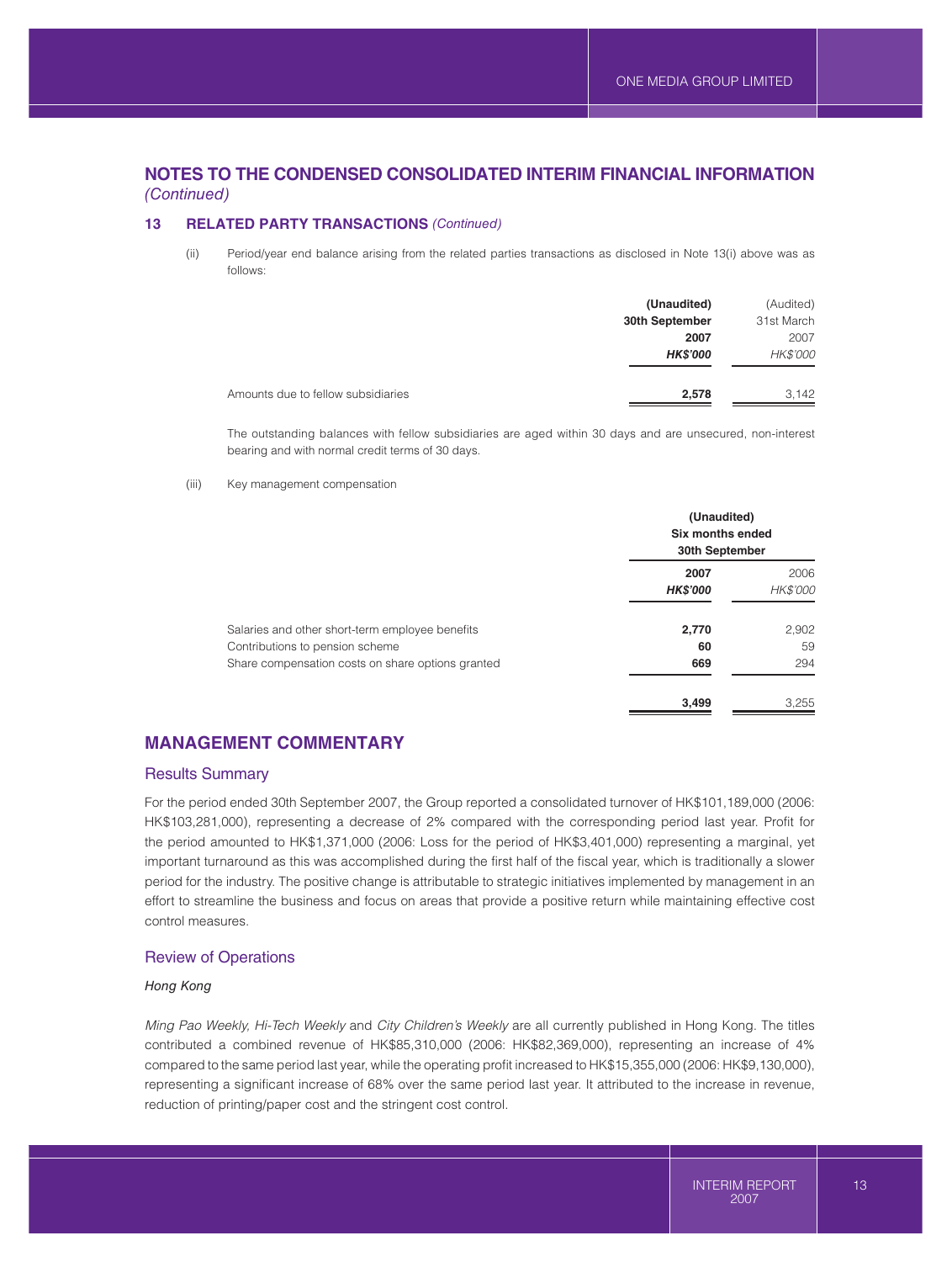# **MANAGEMENT COMMENTARY** *(Continued)*

## Review of Operations *(Continued)*

### *Hong Kong (Continued)*

*Ming Pao Weekly* continued to maintain its popularity among readers provided a solid contribution to the Group. The circulation of the title is enhanced by its accessibility and format which is available in both "Compact" and "Classic" editions. Advertisers have benefited from both "Compact" and "Classic" editions as the different platforms allow advertisers to reach a larger and more diverse readership.

*Hi-Tech Weekly* successfully operates in one of the most competitive segments of the market. The title has maintained a loyal readership base through the delivery of quality content for an industry that is constantly introducing new, innovative changes for consumers. Advertisers and readers alike are able to enjoy the benefits of both hard copies at distribution outlets and soft copies through the online version, eMag. The dual delivery options have contributed to the readership volume and allowed advertisers to leverage the multiple delivery platforms for additional exposure. This innovative approach has fueled readership and adspend for the period under review.

*City Children's Weekly* continues to maintain its status as a favorite among the leading "edutainment" publications among educators and families. The title serves an extensive audience of primary school students who enjoy its reliable quality content and strong brand name recognition which is synonymous with fun learning throughout Hong Kong.

The Group will continue to leverage on its strong titles in the Hong Kong market while staying on the cutting edge of each respective genre.

### *Mainland China*

The operation in Mainland China contributed a turnover of HK\$15,879,000 (2006: HK\$20,912,000) to the Group, representing a 24% decrease compared to the corresponding period last year. The operating loss was HK\$7,690,000 (2006: HK\$7,517,000), representing a slight 2% increase compared to the corresponding period last year. Intensified competition in the China market and the discontinued operations of "T3 科技新時代" ("T3") and "Rolling Stone 音 樂時空" ("RS") led to the decrease in turnover. Although the discontinued operations of T3 and RS contributed to a slight reduction in overhead costs, the full beneficial impact is expected to fruition in the second half of the fiscal year. After the discontinued operations of T3 and RS, the Group currently has the right to sell advertising space in and/or provide content to magazines in Mainland China, including; "Popular Science 科技新時代" ("PS"), "Top Gear 汽車測試報告" ("TG"), and "MING 明日風尚" ("MING").

MING continues to enjoy its positioning as a leading lifestyle and fashion title in China. TG has benefited from the changing lifestyles in Greater China as motorists and prospective car owners have grown more appreciative of the variety of new products and the content delivered by the title. TG has also achieved an increase in popularity as avid automotive fans constitute a loyal following. Naturally, this change has not been lost on advertisers and they have recognised the importance of exposure to the consumer in this sector as automobile interest and ownership continues its rapid growth in China. Meanwhile, PS has preserved its niche position, enjoying the support of loyal readership in the consumer electronics category.

#### **Outlook**

The Group has managed to turn from a loss to profit. It is notable that this was achieved during a period that is usually not the most favourable for the industry in terms of revenue generation. In view of the strong economic growth, the Group is expected to perform well in the second half of the fiscal year.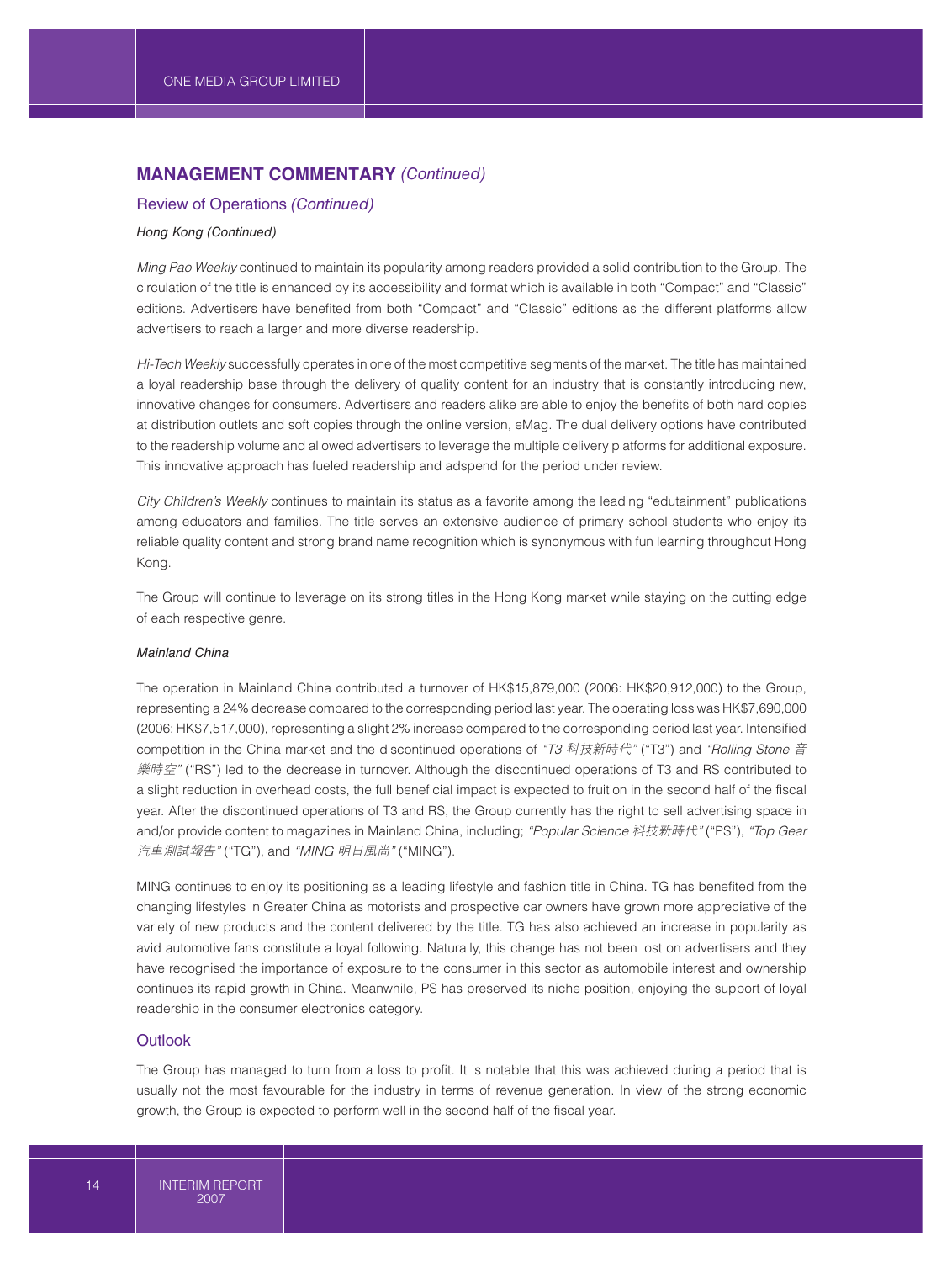## **CAPITAL EXPENDITURE**

The Group's total capital expenditure for property, plant and equipment for the six months ended 30th September 2007 amounted to HK\$2,080,000.

## **USE OF PROCEEDS FROM THE COMPANY'S INITIAL PUBLIC OFFERING**

The Company issued 100 million shares of HK\$0.001 each at HK\$1.2 per share by way of placing and public offer on 18th October 2005 (the "Listing Date") (as set out in detail in the prospectus dated on 30th September 2005 issued by the Company (the "Prospectus")). The net proceeds, after deduction of related issuance expenses, amounted to approximately HK\$102,968,000 ("Net Proceeds"). The Net Proceeds were partially applied up to 30th September 2007 in accordance with the proposed applications set out in the Prospectus as follows:

|                                                  |                 | <b>Actual amount</b> |
|--------------------------------------------------|-----------------|----------------------|
|                                                  | <b>Proposed</b> | used up to           |
|                                                  | application     | 30th September       |
|                                                  | of Net Proceeds | 2007                 |
|                                                  | <b>HK\$'000</b> | HK\$'000             |
| Acquisition of magazine business in PRC          | 50,000          |                      |
| Sales and marketing activities for new magazines | 24,000          | 6,818                |
| Circulation-related activities of new magazines  | 12.000          | 8,097                |
| Repayment of short-term loan                     | 10.000          | 10,000               |
| General working capital                          | 6,968           | 5,000                |
|                                                  | 102,968         | 29,915               |

# **EXPOSURE TO FLUCTUATION IN EXCHANGE RATES**

The Group's revenues and costs are mainly denominated in HK dollars, US dollars and Renminbi. Since HK dollars remain pegged to the US dollars and Renminbi has been pegged to a basket of currencies, the Group does not foresee substantial risks from exposure to US dollars and Renminbi in this regard.

## **CONTINGENT LIABILITIES**

As at 30th September 2007, the Group did not have any material contingent liabilities or guarantees (31st March 2007: Nil).

## **SHARE OPTIONS**

The Company has two share option schemes. A pre-IPO share option scheme ("Pre-IPO Share Option Scheme") was approved and adopted by shareholders on 26th September 2005. Another share option scheme ("Post-IPO Share Option Scheme") was also approved on the same date, 26th September 2005 by the shareholders of the Company. The principal terms of the Pre-IPO Share Option Scheme are substantially the same as the terms of the Post-IPO Share Option Scheme (where applicable) except for the following principal terms: (a) the subscription price per share was the final Hong Kong dollar price per share at which shares were to be sold in an offer for sale in Hong Kong on the Listing Date and (b) no options would be offered or granted upon the commencement of dealings in the shares of The Stock Exchange of Hong Kong Limited (the "Stock Exchange").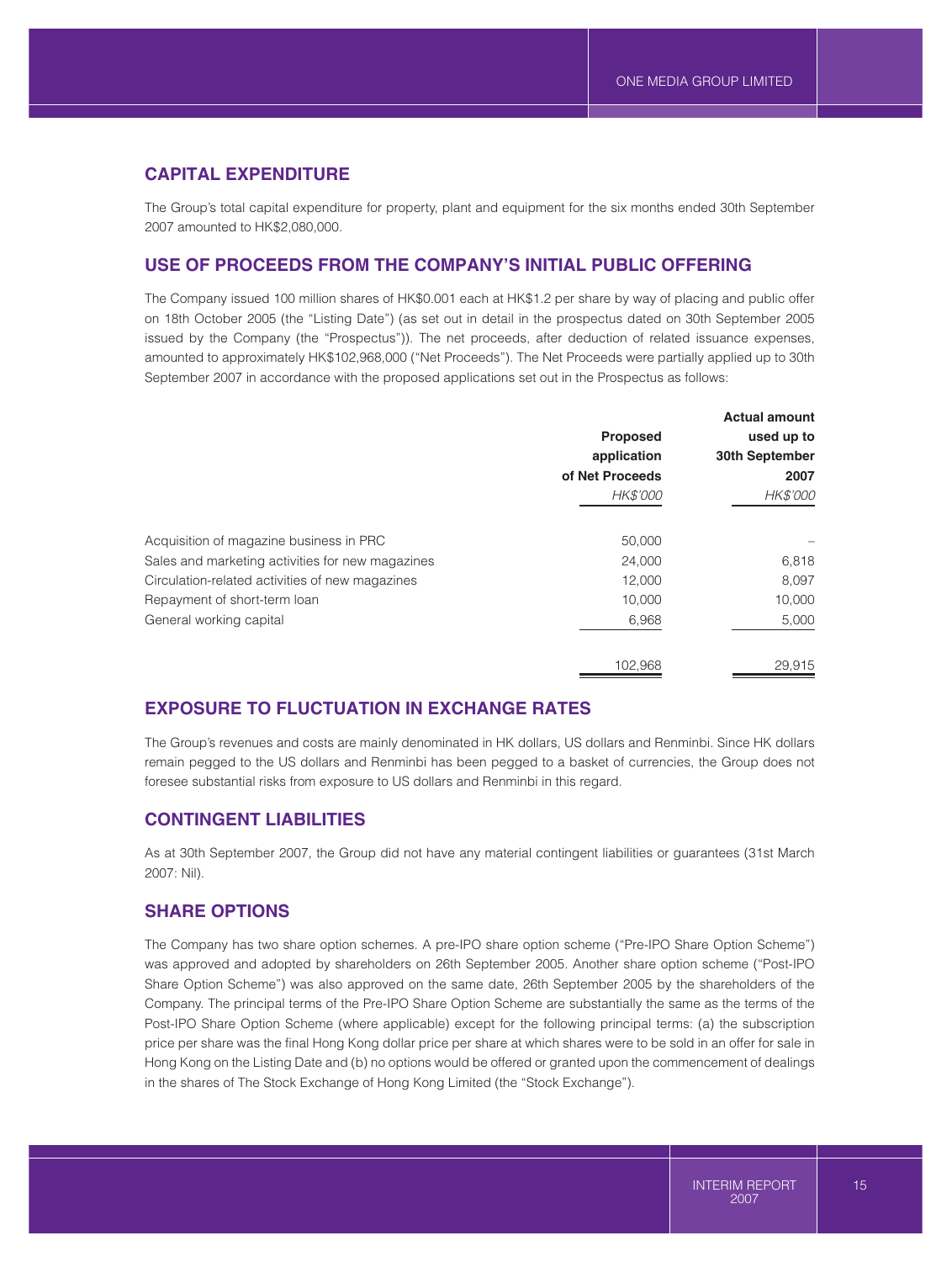## **SHARE OPTIONS** *(Continued)*

Under the Post-IPO Share Option Scheme, the subscription price per share is a price to be determined by the board of directors of the Company which shall be the highest of the closing price of the shares on the Stock Exchange on the relevant offer date, the average closing price of the shares on the Stock Exchange for the five trading days immediately preceding the relevant offer date or the nominal value of the shares. The board of directors of the Company may grant options to subscribe the shares of the Company to any full time employee, executive and nonexecutive directors (including the independent non-executive directors) of the Group or the MPE Group. No share option has been granted or agreed to be granted under the Post-IPO Share Option Scheme during the six months ended 30th September 2007.

Details of the share options outstanding and movements during the six months ended 30th September 2007 are as follows:

|                                                |          | Number of shares involved in share options (in thousands) |                                 |                                                      |                                            |                                                |                                                                               |                                               |                                 |                              |
|------------------------------------------------|----------|-----------------------------------------------------------|---------------------------------|------------------------------------------------------|--------------------------------------------|------------------------------------------------|-------------------------------------------------------------------------------|-----------------------------------------------|---------------------------------|------------------------------|
| <b>Grantees</b><br>Directors:                  |          | <b>Balance</b> at<br>1st April<br>2007                    | Granted<br>during<br>the period | <b>Exercised</b><br>during<br>the period<br>(Note 4) | Lapsed<br>during<br>the period<br>(Note 3) | <b>Balance at</b><br>30th<br>September<br>2007 | Percentage<br>of issued<br>ordinary<br>shares at<br>30th<br>September<br>2007 | <b>Exercise</b><br>price per<br>share<br>HK\$ | Date of<br>conditional<br>grant | <b>Exercisable</b><br>period |
|                                                |          |                                                           |                                 |                                                      |                                            |                                                |                                                                               |                                               |                                 |                              |
| Mr. TIONG Kiu King                             | (Note 1) | 1,250                                                     |                                 |                                                      |                                            | 1,250                                          | 0.31%                                                                         | 1.20                                          | 27/9/2005                       | 18/10/2005-25/9/2015         |
| Mr. TIONG Kiew Chiong                          | (Note 1) | 1,250                                                     |                                 |                                                      | ÷.                                         | 1,250                                          | 0.31%                                                                         | 1.20                                          | 27/9/2005                       | 18/10/2005-25/9/2015         |
| Mr. Peter Bush BRACK                           | (Note 1) | 1,250                                                     |                                 |                                                      | ÷                                          | 1,250                                          | 0.31%                                                                         | 1.20                                          | 27/9/2005                       | 18/10/2005-25/9/2015         |
| Mr. TUNG Siu Ho, Terence<br>Mr. Robert William | (Note 1) | 1,000                                                     |                                 |                                                      | $\qquad \qquad -$                          | 1,000                                          | 0.25%                                                                         | 1.20                                          | 27/9/2005                       | 18/10/2005-25/9/2015         |
| Hong-San YUNG                                  | (Note 1) | 1,000                                                     |                                 |                                                      | ÷.                                         | 1,000                                          | 0.25%                                                                         | 1.20                                          | 27/9/2005                       | 18/10/2005-25/9/2015         |
| Mr. YU Hon To, David                           | (Note 1) | 150                                                       |                                 |                                                      | $\qquad \qquad -$                          | 150                                            | 0.04%                                                                         | 1.20                                          | 27/9/2005                       | 18/10/2005-25/9/2015         |
| Mr. SIT Kien Ping, Peter                       | (Note 1) | 150                                                       |                                 |                                                      | ÷                                          | 150                                            | 0.04%                                                                         | 1.20                                          | 27/9/2005                       | 18/10/2005-25/9/2015         |
| Mr. TAN Hock Seng, Peter                       | (Note 1) | 150                                                       |                                 |                                                      | $\overline{\phantom{a}}$                   | 150                                            | 0.04%                                                                         | 1.20                                          | 27/9/2005                       | 18/10/2005-25/9/2015         |
|                                                |          | 6,200                                                     |                                 |                                                      |                                            | 6,200                                          | 1.55%                                                                         |                                               |                                 |                              |
| MPE's directors:                               |          |                                                           |                                 |                                                      |                                            |                                                |                                                                               |                                               |                                 |                              |
| Tan Sri Datuk                                  |          |                                                           |                                 |                                                      |                                            |                                                |                                                                               |                                               |                                 |                              |
| <b>TIONG Hiew King</b>                         | (Note 1) | 1,250                                                     |                                 |                                                      |                                            | 1,250                                          | 0.31%                                                                         | 1.20                                          | 27/9/2005                       | 18/10/2005-25/9/2015         |
| Dr. TIONG Ik King                              | (Note 1) | 1,000                                                     |                                 |                                                      | ÷                                          | 1,000                                          | 0.25%                                                                         | 1.20                                          | 27/9/2005                       | 18/10/2005-25/9/2015         |
| Mr. TANG Ying Yu                               | (Note 1) | 150                                                       |                                 |                                                      | ÷                                          | 150                                            | 0.04%                                                                         | 1.20                                          | 27/9/2005                       | 18/10/2005-25/9/2015         |
| Mr. Victor YANG                                | (Note 1) | 150                                                       |                                 |                                                      | $\overline{\phantom{a}}$                   | 150                                            | 0.04%                                                                         | 1.20                                          | 27/9/2005                       | 18/10/2005-25/9/2015         |
|                                                |          | 2,550                                                     |                                 |                                                      |                                            | 2,550                                          | 0.64%                                                                         |                                               |                                 |                              |
| Full time employees                            | (Note 1) | 4,300                                                     |                                 |                                                      | 150                                        | 4,150                                          | 1.04%                                                                         | 1.20                                          | 27/9/2005                       | 18/10/2005-25/9/2015         |
| Full time employees                            | (Note 2) | 1,032                                                     |                                 |                                                      | 56                                         | 976                                            | 0.24%                                                                         | 1.20                                          | 27/9/2005                       | 18/10/2005-25/9/2015         |
| Total                                          |          | 14,082                                                    |                                 |                                                      | 206                                        | 13,876                                         | 3.47%                                                                         |                                               |                                 |                              |

*Notes:*

In relation to the options granted to the grantees, either of the following two vesting scales has been applied:

1. 20% of the Company's shares comprised in the option will vest on each of the five anniversaries of the Listing Date from the first anniversary of the Listing Date to the fifth anniversary of the Listing Date; or

2. 100% of the Company's shares comprised in each of the option will fully vest on the first anniversary of the Listing Date,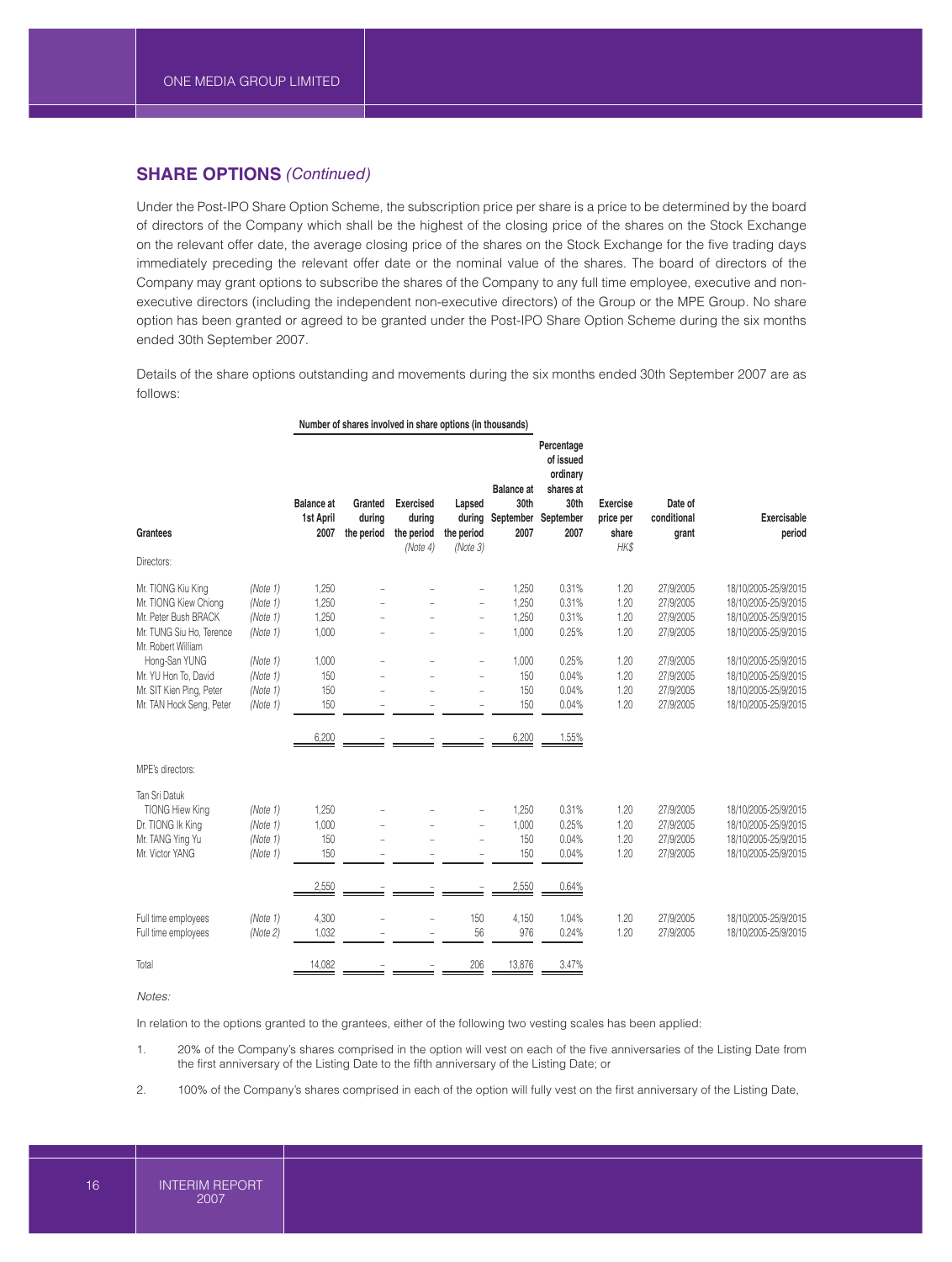# **SHARE OPTIONS** *(Continued)*

*Notes: (Continued)*

as the case may be, which has been specified in the offer letters to the grantees. Subject to the relevant vesting period, each option has a 10-year exercise period from the date of the offer of the option. As evidenced by the vesting periods of the options granted under the Pre-IPO Share Option Scheme, no option granted under the Pre-IPO Share Option Scheme will be exercisable within six months from the Listing Date.

- 3. During the period, 206,000 share options have been lapsed by reason of the grantees ceased to be full time employees of the Group.
- 4. No share option was granted, exercised or cancelled during the period.

## **DIRECTORS' INTERESTS AND SHORT POSITIONS IN THE SHARE CAPITAL AND DEBENTURES OF THE COMPANY AND ITS ASSOCIATED CORPORATIONS**

As at 30th September 2007, the interests or short positions of the directors, chief executives and their associates in the shares, underlying shares or debentures of the Company or any of its associated corporations (within the meaning of Part XV of the Securities and Futures Ordinance ("SFO")) as recorded in the register maintained by the Company under Section 352 of the SFO or as otherwise notified or as required to be notified to the Company and the Stock Exchange pursuant to the Model Code for Securities Transactions by Directors of Listed Issuers (the "Model Code") contained in Appendix 10 of the Listing Rules were as follows:

### (a) Interests in the Company's shares

|                          | Number of shares/underlying shares held |                  |                  |                   |                                      |           |                                         |
|--------------------------|-----------------------------------------|------------------|------------------|-------------------|--------------------------------------|-----------|-----------------------------------------|
|                          |                                         |                  |                  | Total             | Interests in<br>underlying<br>shares |           | Percentage<br>of interest<br>as at 30th |
|                          | Personal                                | Family           | Corporate        | interests         | pursuant to                          | Aggregate | September                               |
| Name of director         | <b>interests</b>                        | <b>interests</b> | <b>interests</b> |                   | in shares share options              | interests | 2007                                    |
|                          |                                         |                  |                  |                   | (Note)                               |           |                                         |
| Mr. TIONG Kiu King       |                                         | -                |                  |                   | 1,250,000                            | 1,250,000 | 0.31%                                   |
| Mr. TIONG Kiew Chiong    | 3,500,000                               |                  |                  | 3,500,000         | 1,250,000                            | 4,750,000 | 1.19%                                   |
| Mr. Peter Bush BRACK     | 110,000                                 |                  | -                | 110,000           | 1,250,000                            | 1,360,000 | 0.34%                                   |
| Mr TUNG Siu Ho, Terence  |                                         |                  |                  | $\qquad \qquad -$ | 1,000,000                            | 1,000,000 | 0.25%                                   |
| Mr. Robert William       |                                         |                  |                  |                   |                                      |           |                                         |
| Hong-San YUNG            |                                         |                  |                  | -                 | 1,000,000                            | 1,000,000 | 0.25%                                   |
| Mr. YU Hon To, David     |                                         | -                | -                | -                 | 150,000                              | 150,000   | 0.04%                                   |
| Mr. SIT Kien Ping, Peter |                                         |                  |                  |                   | 150,000                              | 150,000   | 0.04%                                   |
| Mr. TAN Hock Seng, Peter | 200,000                                 |                  |                  | 200.000           | 150,000                              | 350,000   | 0.09%                                   |

*Note:* For further details on the share options, please refer to the paragraph "Share Options".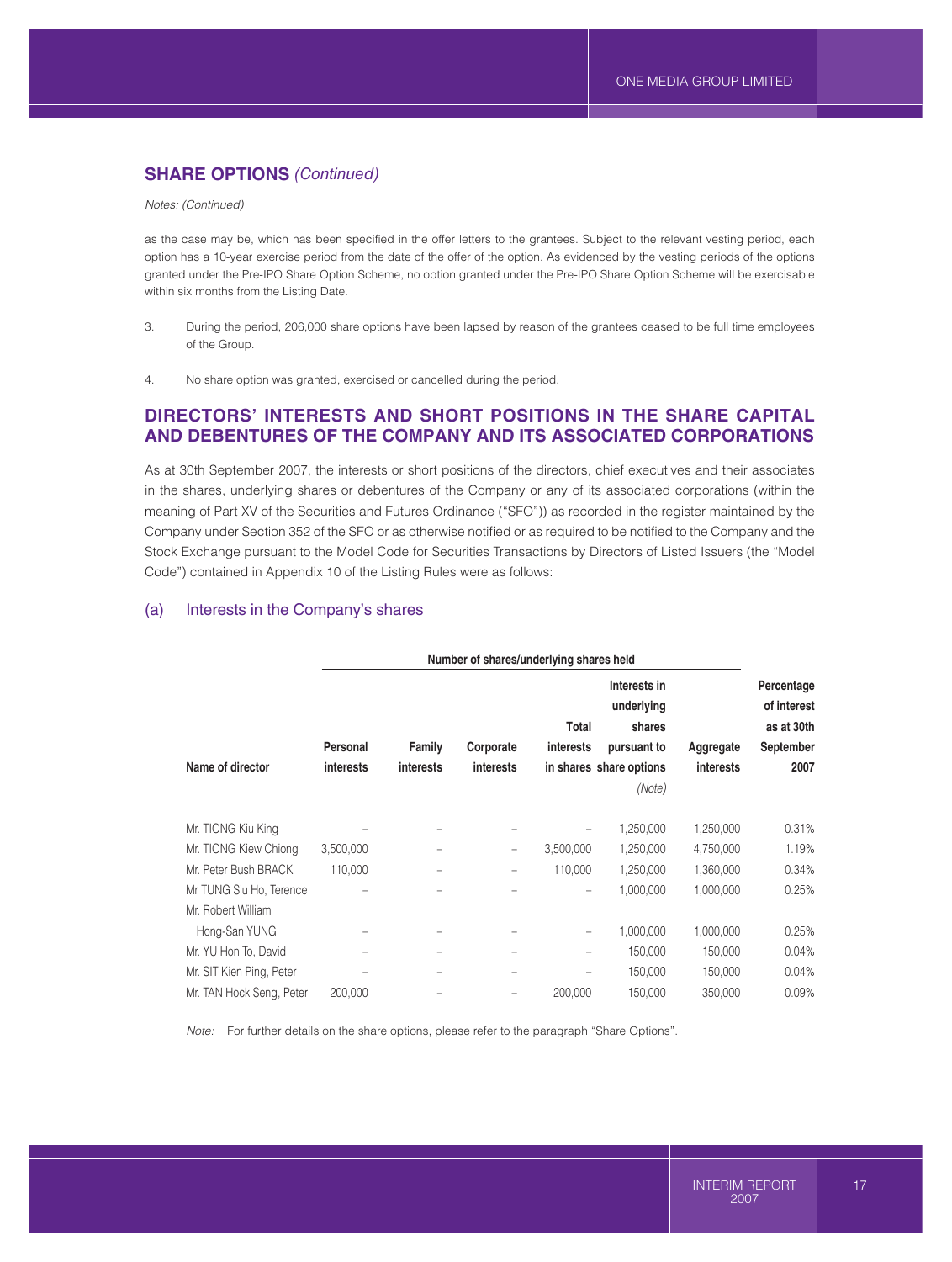# **DIRECTORS' INTERESTS AND SHORT POSITIONS IN THE SHARE CAPITAL AND DEBENTURES OF THE COMPANY AND ITS ASSOCIATED CORPORATIONS**

*(Continued)*

## (b) Interests in shares in MPE

| Number of shares/underlying shares held |                  |                  |                  |                  |                         |                     |             |
|-----------------------------------------|------------------|------------------|------------------|------------------|-------------------------|---------------------|-------------|
|                                         |                  |                  |                  |                  |                         | Total               |             |
|                                         |                  |                  |                  |                  |                         | number of           |             |
|                                         |                  |                  |                  |                  |                         | <b>MPE's shares</b> | Approximate |
|                                         |                  |                  |                  |                  | <b>Deemed</b>           | in which            | percentage  |
|                                         |                  |                  |                  |                  | interests               | the director        | of interest |
|                                         |                  |                  |                  |                  | in MPE's                | has or is           | in MPE      |
|                                         |                  |                  |                  | <b>Total</b>     | shares                  | deemed              | as at 30th  |
|                                         | Personal         | Family           | Corporate        | <i>interests</i> | pursuant to             | to have             | September   |
| Name of director                        | <b>interests</b> | <b>interests</b> | <b>interests</b> |                  | in shares share options | <b>interests</b>    | 2007        |
|                                         |                  |                  |                  |                  | (Note)                  |                     |             |
|                                         |                  |                  |                  |                  |                         |                     |             |
| Mr. TIONG Kiu King                      | 611,000          | 147,000          | -                | 758,000          | 600.000                 | 1,358,000           | 0.34%       |
| Mr. TIONG Kiew Chiong                   | 1,220,000        |                  | -                | 1,220,000        | 600,000                 | 1,820,000           | 0.45%       |

*Note:* These represent share options granted by MPE to the relevant directors under the share option scheme approved at a special general meeting of MPE held on 21st August 2001 to subscribe for shares in MPE. Further details of these share options are as follows:

| Name of director      | Underlying<br><b>MPE's shares</b><br>pursuant to<br>share options | Approximate<br>percentage of<br>interest in MPE | <b>Exercise price</b><br>per MPE's share | Date of grant | <b>Exercisable period</b> |
|-----------------------|-------------------------------------------------------------------|-------------------------------------------------|------------------------------------------|---------------|---------------------------|
| Mr. TIONG Kiu King    | 300,000                                                           | 0.074%                                          | 1.592                                    | 31/8/2001     | 01/9/2001-20/8/2011       |
| Mr. TIONG Kiu King    | 300,000                                                           | 0.074%                                          | 1.800                                    | 15/9/2003     | 16/9/2003-20/8/2011       |
| Mr. TIONG Kiew Chiong | 300,000                                                           | 0.074%                                          | 1.592                                    | 31/8/2001     | 01/9/2001-20/8/2011       |
| Mr. TIONG Kiew Chiong | 300.000                                                           | 0.074%                                          | 1.800                                    | 15/9/2003     | 16/9/2003-20/8/2011       |

Save as disclosed above and those disclosed under the paragraph "Share Options", as at 30th September 2007, none of the directors, chief executives and their associates had any interests in the shares, underlying shares or debentures of the Company or any of its associated corporations (as defined in Part XV of the SFO) which are required to be notified to the Company and the Stock Exchange pursuant to Divisions 7 and 8 of Part XV of the SFO, or which would be required, pursuant to Section 352 of the SFO, to be entered in the register referred to therein, or otherwise notified to the Company and the Stock Exchange pursuant to the Model Code.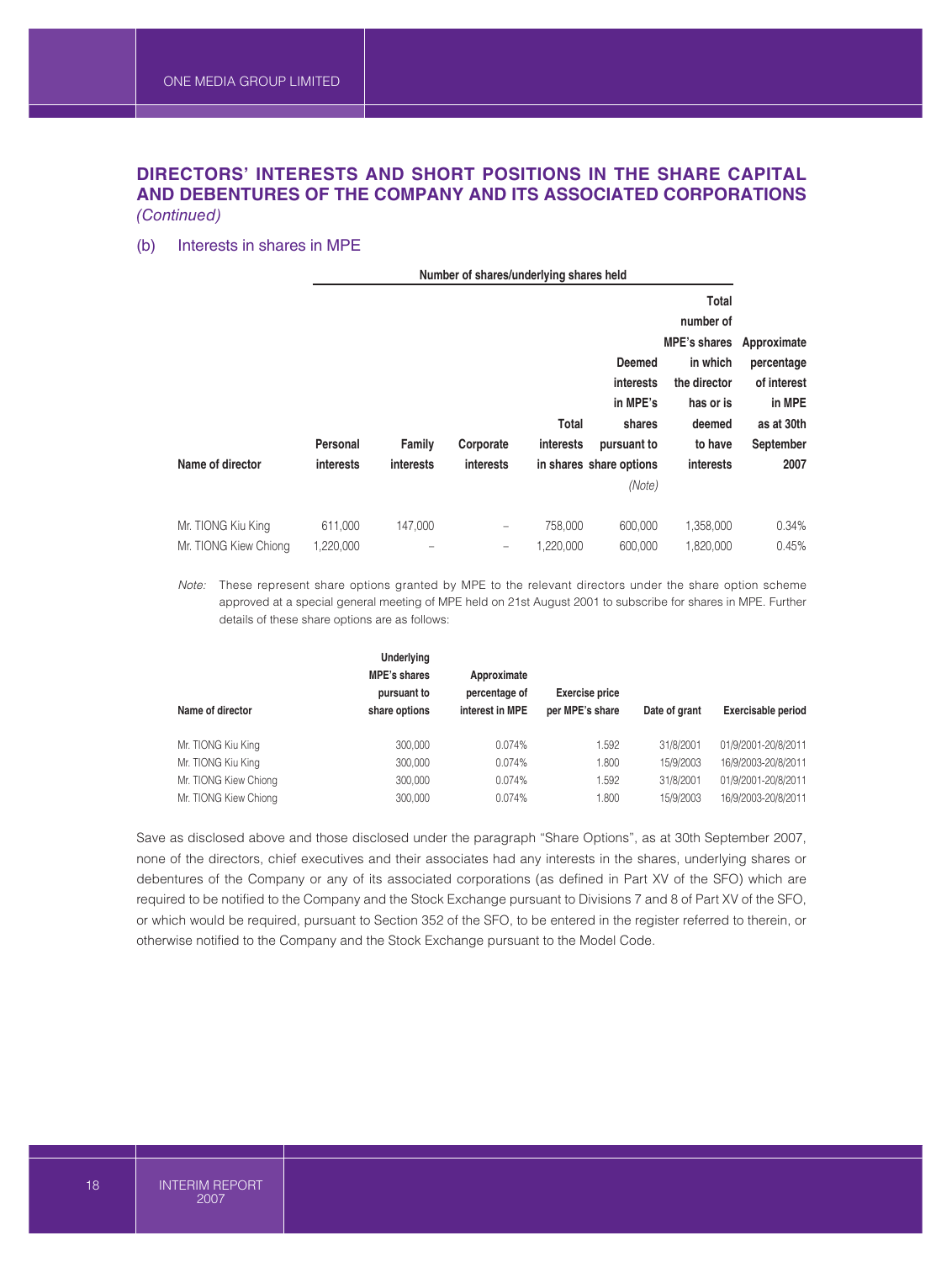# **SUBSTANTIAL SHAREHOLDERS AND PERSONS WHO HAVE AN INTEREST OR SHORT POSITIONS DISCLOSEABLE UNDER DIVISIONS 2 AND 3 OF PART XV OF THE SFO**

The register of interests in shares and short positions maintained under Section 336 of the SFO shows that as at 30th September 2007, the Company had been notified of the following interests in shares representing 5% or more of the Company's issued share capital:

|                      |                  | Percentage of             |
|----------------------|------------------|---------------------------|
| Number of            |                  | issued ordinary shares    |
| ordinary shares held | <b>Capacity</b>  | as at 30th September 2007 |
|                      |                  |                           |
| 295,600,000          | Beneficial owner | 73.9%                     |
|                      |                  |                           |

All the interests stated above represent long positions in the shares of the Company.

*Note:* Winmax Resources Limited is beneficially owned as to 85.027% by Starsome Limited ("Starsome") and 14.973% by RGM Ventures Limited. Starsome is an indirect wholly-owned subsidiary of MPE. MPE is beneficiary owned as to 62.46% by Conch Company Limited ("Conch"). 40% of the interest in Conch is held by Seaview Global Company Limited, a company jointly owned by Tan Sri Datuk TIONG Hiew King and Dr TIONG Ik King. In addition, Tan Sri Datuk TIONG Hiew King and Dr TIONG Ik King directly hold 25% and 22% of the interest in Conch respectively. RGM Ventures Limited is an indirect wholly-owned subsidiary of Redgate Media Inc. ("Redgate Media"). Redgate Media is beneficiary owned as to 14.8% by Mr. Peter Bush BRACK and 1.6% by his associates, 9.45% by Mr. Robert William Hong-San YUNG, 9.45% by Ms. ZHU Ying, 4.01% by Mr. LAU Yat Fan and 60.69% by other independent third parties not connected with the Company.

Save as disclosed above and those disclosed under "Directors' interests and short positions in the share capital and debentures of the Company and its associated corporations", the Company had not been notified of any other interests representing 5% or more of the issued share capital of the Company as at 30th September 2007.

# **PURCHASE, SALE OR REDEMPTION OF THE COMPANY'S SECURITIES**

Neither the Company nor any of its subsidiaries has purchased, sold or redeemed any of the Company's shares during the six months ended 30th September 2007.

## **EMPLOYEES**

As at 30th September 2007, the Group has approximately 251 employees (31st March 2007: approximately 277 employees), of which 155 and 96 were stationed in Hong Kong and in the Mainland China, respectively. The Group remunerates its employees based on the operating results, individual performance and comparable market statistics. The emoluments of the directors and senior management are reviewed by the Remuneration Committee regularly. The Company has implemented share option schemes as an incentive to the directors and eligible employees.

In Hong Kong, the Group participates in the hybrid retirement benefit scheme operated by the Company's fellow subsidiary and the Mandatory Provident Fund scheme for its employees. In Mainland China, the Group provides to its employees social security plans in relation to retirement, medical care and unemployment and has made the required contributions to the local social insurance authorities in accordance with relevant laws and regulations in Mainland China.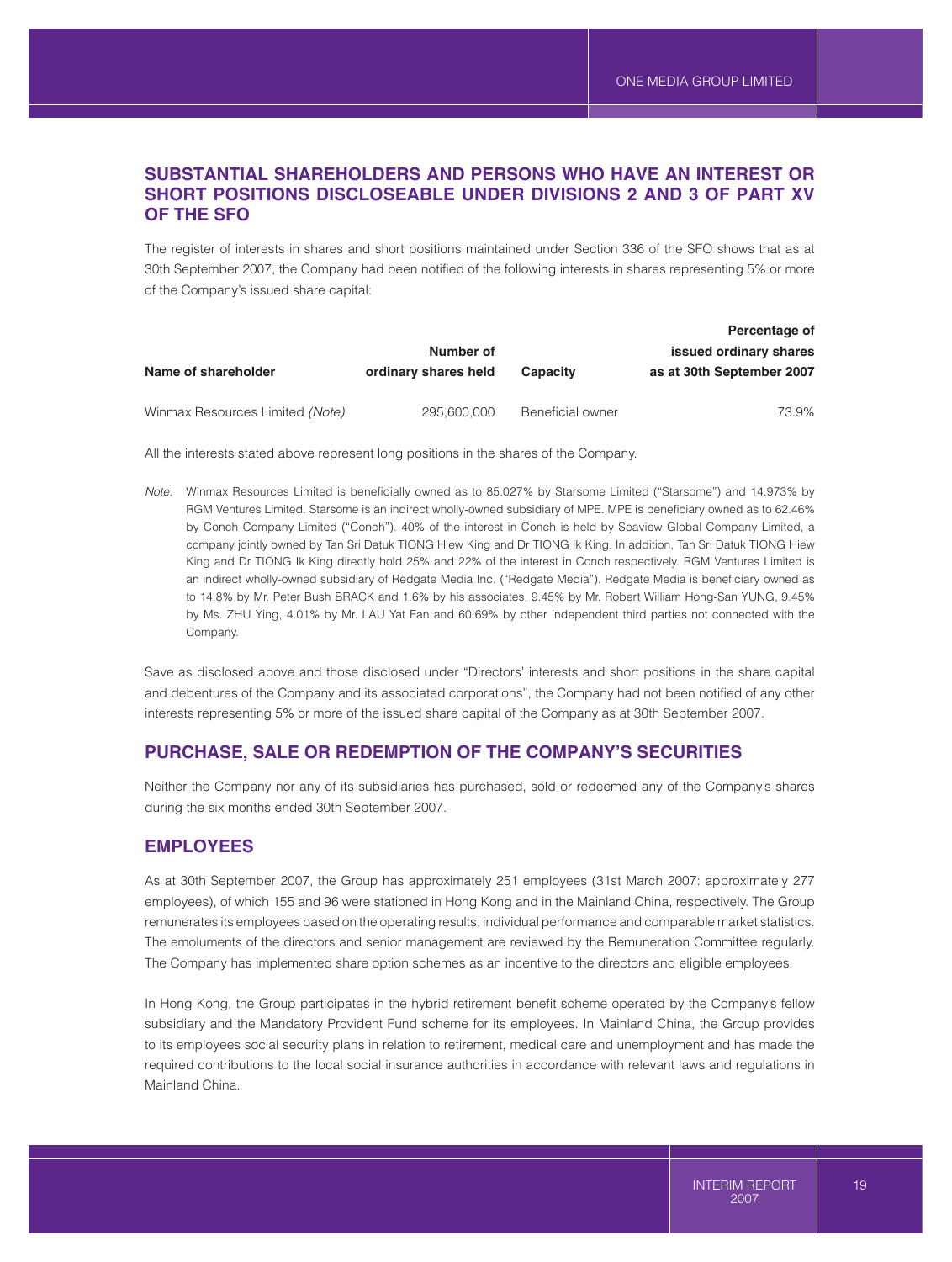## **CORPORATE GOVERNANCE**

As at 30th September 2007, the Company has adopted the code provisions set out in the Code on Corporate Governance Practices (the "CG Code") contained in Appendix 14 of the Listing Rules and complied with the CG Code throughout the period.

# **COMPLIANCE OF THE MODEL CODE FOR DIRECTORS' SECURITIES TRANSACTIONS**

As at 30th September 2007, the Company has adopted the Model Code as the code for securities transactions by the directors. The directors have confirmed, following specific enquiries by the Company, their compliance with the required standard as set out in the Model Code throughout the period.

The Company has also established written guidelines regarding securities transactions on no less exacting terms of the Model Code for senior management and specific individual who may have access to price sensitive information in relation to the securities of the Company.

## **AUDIT COMMITTEE**

The Company established an Audit Committee on 26th September 2005 with written terms of reference. The Audit Committee currently comprises three independent non-executive directors, namely, Mr. YU Hon To, David, Mr. SIT Kien Ping, Peter and Mr. TAN Hock Seng, Peter. The Audit Committee has reviewed the Group's unaudited condensed consolidated interim results for the six months ended 30th September 2007.

## **REMUNERATION COMMITTEE**

The Company established a Remuneration Committee on 26th September 2005 with written terms of reference. The Remuneration Committee currently comprises three independent non-executive directors, namely, Mr. YU Hon To, David, Mr. SIT Kien Ping, Peter and Mr. TAN Hock Seng, Peter and two executive directors, namely, Mr. TIONG Kiew Chiong and Mr. Peter Bush BRACK.

## **NOMINATION COMMITTEE**

The Company established a Nomination Committee on 26th September 2005 with written terms of reference. The Nomination Committee currently comprises three independent non-executive directors, namely, Mr. YU Hon To, David, Mr. SIT Kien Ping, Peter and Mr. TAN Hock Seng, Peter and two executive directors, namely, Mr. TIONG Kiew Chiong and Mr. Peter Bush BRACK.

By Order of the Board

**TIONG Kiu King** *Director*

Hong Kong, 17th December 2007